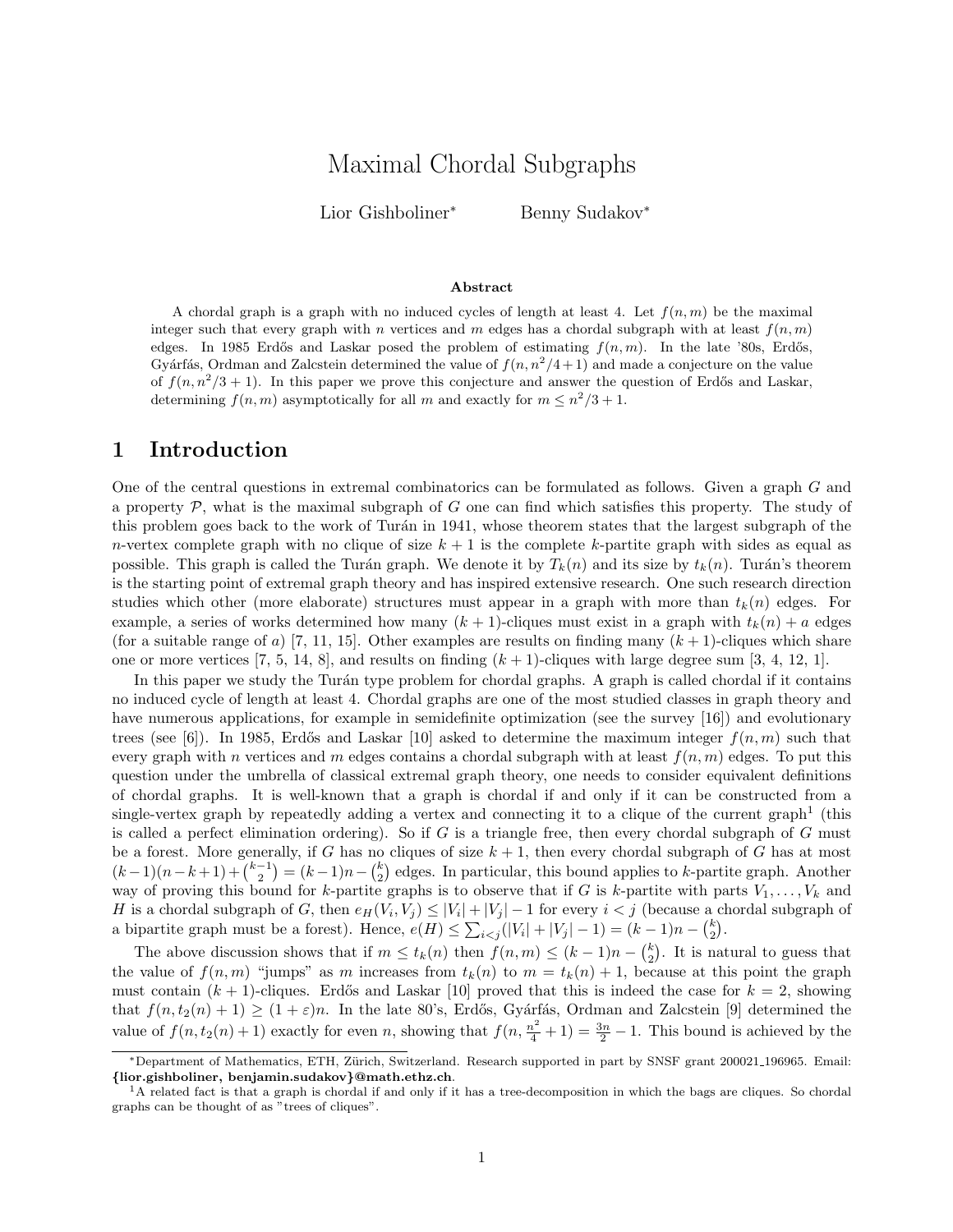

Figure 1: The construction showing optimality of Theorem 2

graph  $T_2(n) + e$ , obtained by adding an edge to the Turán graph  $T_2(n)$ . It is natural to conjecture that for every k and n, the value of  $f(n, t_k(n) + 1)$  is determined by  $T_k(n) + e$ , which is the graph obtained by adding an edge to a largest class of  $T_k(n)$ . It is not hard to check that the largest chordal subgraph of  $T_k(n) + e$  has  $kn - \lceil \frac{n}{k} \rceil + 2 - \binom{k+1}{2}$  edges. So we get the following conjecture.

Conjecture 1.1.  $f(n, t_k(n) + 1) = kn - \lceil \frac{n}{k} \rceil + 2 - {k+1 \choose 2}.$ 

The authors of [9] only studied Conjecture 1.1 in the cases  $k = 2, 3$ , although they very likely had the full conjecture in mind. Erdős et al. proved that  $f(n, t_3(n) + 1) \geq 7n/3 - 6$  and asked to determine  $f(n, t_3(n) + 1)$ . This question was later mentioned again in the problem survey of Gyárfás [13]. Answering this question, we resolve Conjecture 1.1 for the case  $k = 3$ .

**Theorem 1.**  $f(n, t_3(n) + 1) = 3n - \lceil \frac{n}{3} \rceil - 4.$ 

Our next result proves Conjecture 1.1 asymptotically for every k. In fact, we go a step further and determine  $f(n, m)$  asymptotically for *every* value of m, answering the question of Erdős and Laskar.

**Theorem 2.** Let  $k, n \geq 1$  and  $t_k(n) + 1 \leq m \leq t_{k+1}(n)$ . Set  $a = m - t_k(n)$ . Then

$$
f(n,m) = (k - 1/k)n + \sqrt{2(k+1)a/k} - {k+1 \choose 2} - O(\sqrt{n}).
$$

The construction giving the upper bound in Theorem 2 is to take an (unbalanced) complete k-partite graph with  $k-1$  smaller classes of the same size and one bigger class, and to add a balanced complete bipartite graph inside the bigger class. One then needs to optimize the sizes of the classes and the size of the complete bipartite graph so as to minimize the size of chordal subgraphs. It is best to take the  $k-1$  smaller classes of size  $\frac{n-k}{r}$ , the bigger class of size  $\frac{n+(k-1)r}{k}$  and the complete bipartite of size  $r \times r$ , where  $r := \sqrt{\frac{2ka}{k+1}}$ . See Figure 1, and see Section 2 for the details.

For  $k = 1, 2$ , we can go a step further and determine  $f(n, m)$  exactly. This is done in the following two theorems.

**Theorem 3.** Let  $n \geq 1$  and  $m \leq t_2(n)$ . Then  $f(n, m) = \min_{r: t_2(r) > m} r - 1$ .

For  $n \ge 1$  and  $m \ge t_2(n) + 1$ , let  $g_2(n,m)$  be the minimum of  $2n - t + r$ , taken over all pairs  $t, r \ge 0$ satisfying  $t(n-t) + t_2(r) \geq m$ .

Theorem 4. Let  $n \ge 1$  and  $t_2(n) + 1 \le m \le t_3(n)$ . Then  $f(n, m) = g_2(n, m) - 3$ .

The extremal construction for Theorem 4 is given by taking a  $t \times (n-t)$  complete bipartite graph and placing a complete bipartite graph with  $r$  vertices inside the side of size  $t$ .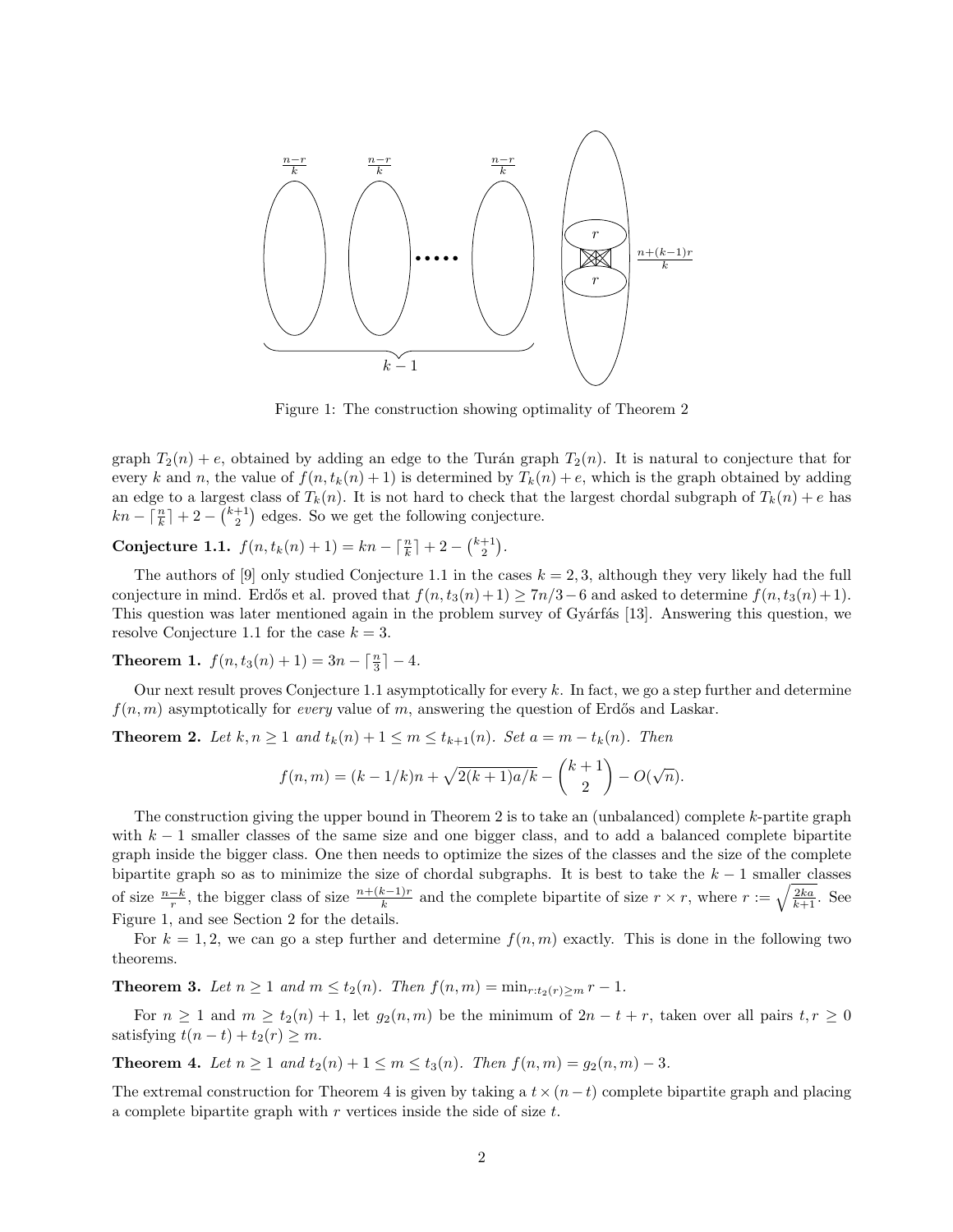#### 1.1 Proof ideas

Recall that a graph is chordal if and only if it can be obtained from the one-vertex graph by repeatedly adding simplicial vertices, i.e. vertices whose neighbourhood is a clique. In particular, adding simplicial vertices to a chordal graph keeps it chordal. We will often use this fact (implicitly) to claim that certain graphs are chordal.

Let us first recall the argument used by Erdős et al. [9] to prove Conjecture 1.1 for  $k = 2$  (and n even). Let G be a graph with n vertices and  $n^2/4 + 1$  edges, and let x, y, z be a triangle in G. We need to show that G has a chordal subgraph H with at least  $3n/2 - 1$  edges. If  $d(x) + d(y) + d(z) \geq 3n/2 + 2$ , then take H to be the subgraph consisting of all edges touching x, y, z. Suppose now that  $d(x) + d(y) + d(z) \leq 3n/2 + 1$ . Then by averaging, we can assume without loss of generality that  $d(x) + d(y) \leq n$ . Deleting x, y, we get a graph with at least  $n^2/4 + 1 - (n-1) \ge (n-2)^2/4 + 1$  edges. By induction, this graph contains a chordal subgraph H' with at least  $3(n-2)/2 - 1$  edges. Adding the edges  $xy, xz, yz$  gives the required chordal subgraph H.

Our proof of Theorem 4 is also based on this inductive argument, but with two key differences. First, we need a relation between  $g_2(n,m)$  and  $g_2(n',m')$  (for  $n' = n - 2$ , say), so that the induction can be carried through when deleting vertices. And second, it turns out that the induction scheme of deleting two vertices does not work to give the correct bound on  $f(n, m)$  for all m in the range of Theorem 4. Instead, we sometimes need to delete just one vertex and then add two edges when adding the vertex back. To this end, we need to know that the deleted vertex has two neighbours which form an edge in the chordal subgraph  $H'$  that we find using induction. To guarantee this, we strengthen the induction hypothesis to say that not only does G contain a chordal subgraph with the correct number of edges, but that any given triangle in G can be included in such a chordal subgraph.

The idea of strengthening the induction hypothesis is also used in the proof of Theorem 1. Here we show that every  $K_4$  can be included in a chordal subgraph with the correct number of edges. This proof has a more involved case analysis. It would be interesting to find a shorter proof.

The proof of Theorem 2 is based on induction as well. Here, instead of deleting only a few vertices, we delete a large number of vertices. To give the general idea, we sketch first the proof in the case  $m = t_3(n) + 1$ . So let G be a graph with n vertices  $t_3(n) + 1$  edges. We need to show that G has a chordal subgraph H with at least  $\frac{8n}{3} - 6 - C\sqrt{n}$  edges. Let us assume first that  $e(G) \ge t_3(n) + 2n$ . By a theorem of Faudree [12] (see also [3, 1]), there is a triangle  $x, y, z \in V(G)$  with  $d(x)+d(y)+d(z) \ge 6e(G)/n \ge 2n+12$ . In particular,  $x, y, z$  have at least 12 common neighbours. Let  $w_1, \ldots, w_7$  be seven of them. If  $d(x) + d(y) + d(z) + d(w_i) \ge \frac{8n}{3} - C\sqrt{n}$ for some *i*, then take H to be the subgraph consisting of all edges touching  $x, y, z, w_i$ . This H is chordal and  $e(H) = d(x) + d(y) + d(z) + d(w_i) - 6$ , so we are done. Suppose then that  $d(x) + d(y) + d(z) + d(w_i) \leq \frac{8n}{3} - C\sqrt{n}$ for every *i*. In particular,  $d(w_i) \leq \frac{2n}{3} - C\sqrt{n}$ . Assume that  $d(x) \geq d(y) \geq d(z)$ , so that  $d(x) \geq \frac{2n}{3}$  and hence  $d(y) + d(z) + d(w_i) \leq 2n - C\sqrt{n}$  for each i. Delete  $y, z, w_1, \ldots, w_7$  to get a graph G' on  $n-9$  vertices. It is easy to see that  $e(G')$  is well above  $t_3(n-9)+1$ . So by the induction hypothesis, there exists a chordal subgraph H' of G' with  $e(H') \ge \frac{8(n-9)}{3} - 6 - C\sqrt{n}$  edges. Now add back the vertices  $y, z, w_1, \ldots, w_7$ , and add to H<sup> $\prime$ </sup> the edges of the triangle  $x, y, z$  and the edges between  $x, y, z$  and  $w_1, \ldots, w_7$ . This is a total of 24 edges. So  $e(H) = e(H') + 24 \ge \frac{8n}{3} - 6 - C\sqrt{n}$ , as required. It is also easy to see that H is chordal (if we add the new vertices in the order  $y, z, w_1, \ldots, w_7$ , then we always add a simplicial vertex). The number 7 was chosen here so that the number of edges added would be large enough for the induction to carry through. But the key point is that such a number must exist. Indeed, each  $w_i$  adds us 3 edges to  $H$ . On the other hand, the term  $\frac{8n}{3}$  suggests that it is enough to add  $\frac{8}{3}$  edges per vertex on average. So we are gaining over the required bound. It remains to handle the case that  $e(G) \le t_3(n) + 2n$ . Here we proceed as follows. If the minimum degree of the graph is at least  $\frac{2n}{3} - \sqrt{n}$ , then take a 4-clique x, y, z, w and take H to be the subgraph consisting of edges touching  $x, y, z, w$ . Else, delete a vertex of minimum degree and continue with the remaining graph. After  $O(\sqrt{n})$  steps, we get a graph with  $n' = n - O(\sqrt{n})$  vertices and at least  $t_3(n') + 2n'$  edges, so we can apply the first case.

To prove the general case of Theorem 2 we find a  $(k-1)$ -clique  $x_1, \ldots, x_{k-1}$  and a forest F inside  $N(x_1, \ldots, x_{k-1})$  such that F has few components. We delete  $V(F)$  and  $x_2, \ldots, x_{k-1}$  and apply induction to find a chordal subgraph  $H'$ . We then add to  $H'$  the edges of the clique  $x_1, \ldots, x_{k-1}$ , the edges of F, and the edges between  $V(F)$  and  $x_1, \ldots, x_{k-1}$ . Note that when adding back the vertices of F one by one, most vertices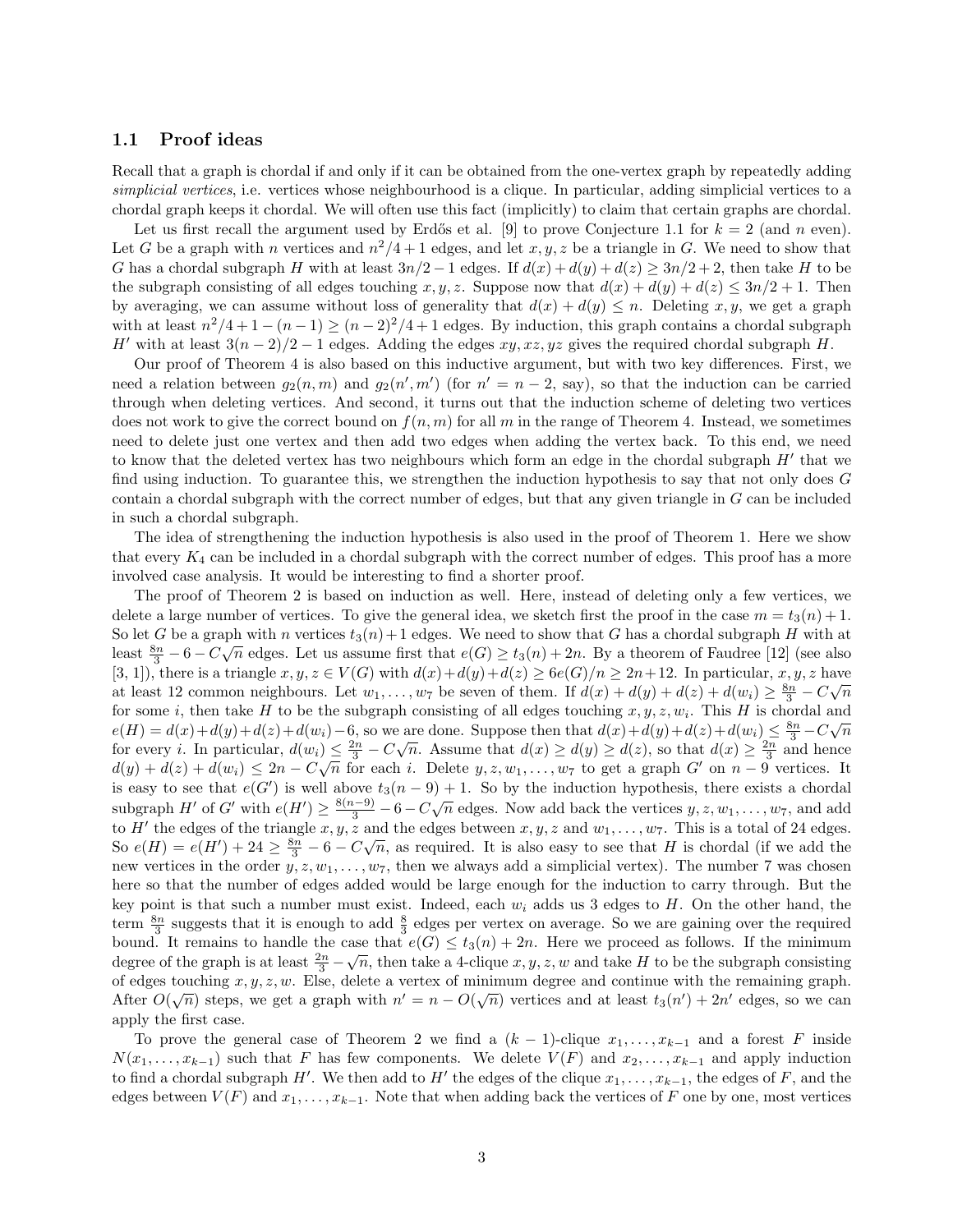add k edges: one edge in F and  $k-1$  edges to  $x_1, \ldots, x_{k-1}$  (this fails once for each connected component of  $F$ , and this is why we want the number of components to be small). On the other hand, the main term in Theorem 2 is  $(k - 1/k)n$ , which suggests that each vertex adds  $k - 1/k$  edges on average. So we see that we are gaining over the required bound (at least if we ignore the second term  $\sqrt{2(k+1)a/k}$  for the moment). A somewhat lengthy calculation shows that this argument indeed works for any value of a.

The rest of this short paper is organized as follows. Theorem 2 is proved in Section 2, Theorem 3 in Section 3, Theorem 4 in Section 4 and Theorem 1 in Section 5.

# 2 Proof of Theorem 2

In this section we prove Theorem 2. We begin with the upper bound. Here we use the following construction. For simplicity, assume that n is divisible by  $k, k + 1$ . For general n the construction is essentially the same (and, since we are only interested in an approximate result, we are allowed a small error due to divisibility issues). Fix  $k \ge 1$  and  $m \le t_{k+1}(n) = \frac{kn^2}{2(k+1)}$ , so that  $a := m - t_k(n) \le \frac{kn^2}{2(k+1)} - \frac{(k-1)n^2}{2k} = \frac{n^2}{2k(k+1)}$ . Set  $r := \sqrt{\frac{2ka}{k+1}} \leq \frac{n}{k+1}$ . Consider a complete k-partite graph with sides  $X, Y_1, \ldots, Y_{k-1}$  such that  $|X| = \frac{n+(k-1)r}{k}$ k and  $|Y_i| = \frac{n-r}{k}$  for every  $1 \le i \le k-1$ . Place an  $r \times r$  complete bipartite graph with sides A, B inside X. This is possible as  $2r \leq \frac{n+(k-1)r}{k}$  $\frac{k-1}{k}$ . The resulting graph G has

$$
e(G) = (k-1) \cdot \frac{n + (k-1)r}{k} \cdot \frac{n-r}{k} + {k-1 \choose 2} \left(\frac{n-r}{k}\right)^2 + r^2 = \frac{(k-1)n^2}{2k} + \frac{(k+1)r^2}{2k}
$$

$$
= \frac{(k-1)n^2}{2k} + a = t_k(n) + a = m.
$$

Let H be a chordal subgraph of G. We have  $e_H(A, B) \leq |A| + |B| - 1 = 2r - 1$ ,  $e_H(A, Y_i) \leq |A| + |Y_i| - 1$ ,  $e_H(X \setminus A, Y_i) \leq |X| - |A| + |Y_i| - 1$  and  $e_H(Y_i, Y_j) \leq |Y_i| + |Y_j| - 1$ , because each of these bipartite graphs is induced in  $G$ , so its intersection with  $H$  is a forest. So

$$
e(H) \le 2r - 1 + (k - 1)|X| - 2(k - 1) + 2\sum_{i=1}^{k-1} |Y_i| + \sum_{1 \le i < j \le k-1} (|Y_i| + |Y_j| - 1)
$$
\n
$$
= kn - |X| + 2r - {k + 1 \choose 2} = (k - 1/k)n + \frac{(k + 1)r}{k} - {k + 1 \choose 2}
$$
\n
$$
= (k - 1/k)n + \sqrt{2(k + 1)a/k} - {k + 1 \choose 2},
$$

giving the upper bound on  $f(n, m)$  for Theorem 2. We now prove the lower bound, which we restate for convenience as follows.

**Theorem 5.** For every  $k \geq 1$  there is  $C = C(k)$  such that the following holds. Let  $n, a \geq 1$ , and let G be a graph with n vertices and at least  $t_k(n) + a$  edges. Then G has a chordal subgraph with at least G be a graph with n bettices and at least  $\iota_k(n)$ <br>  $(k-1/k)n + \sqrt{2(k+1)a/k} - C\sqrt{n} - \binom{k+1}{2}$  edges.

For the proof of Theorem 5 we need two lemmas. The following lemma uses an argument originally used by Edwards [3, 4] and Faudree [12] (see also [1]) to find cliques with a large degree sum.

**Lemma 2.1.** Let  $k, n, a \ge 1$  and let G be a graph with n vertices and at least  $\frac{(k-1)n^2}{2k} + a$  edges. Consider the following process: for  $i = 1, 2, \ldots$ , take  $x_i$  to be a vertex of maximum degree among all vertices in  $N(x_1, \ldots, x_{i-1})$ . Then this process continues for at least k steps, and  $N(x_1, \ldots, x_{k-1})$  contains at least a edges.

*Proof.* We prove the lemma by induction on k. The base case  $k = 1$  is trivial. Let  $k \geq 2$ . By the induction hypothesis, the process continues for at least  $k - 1$  steps. It remains to show that  $N(x_1, \ldots, x_{k-1})$  contains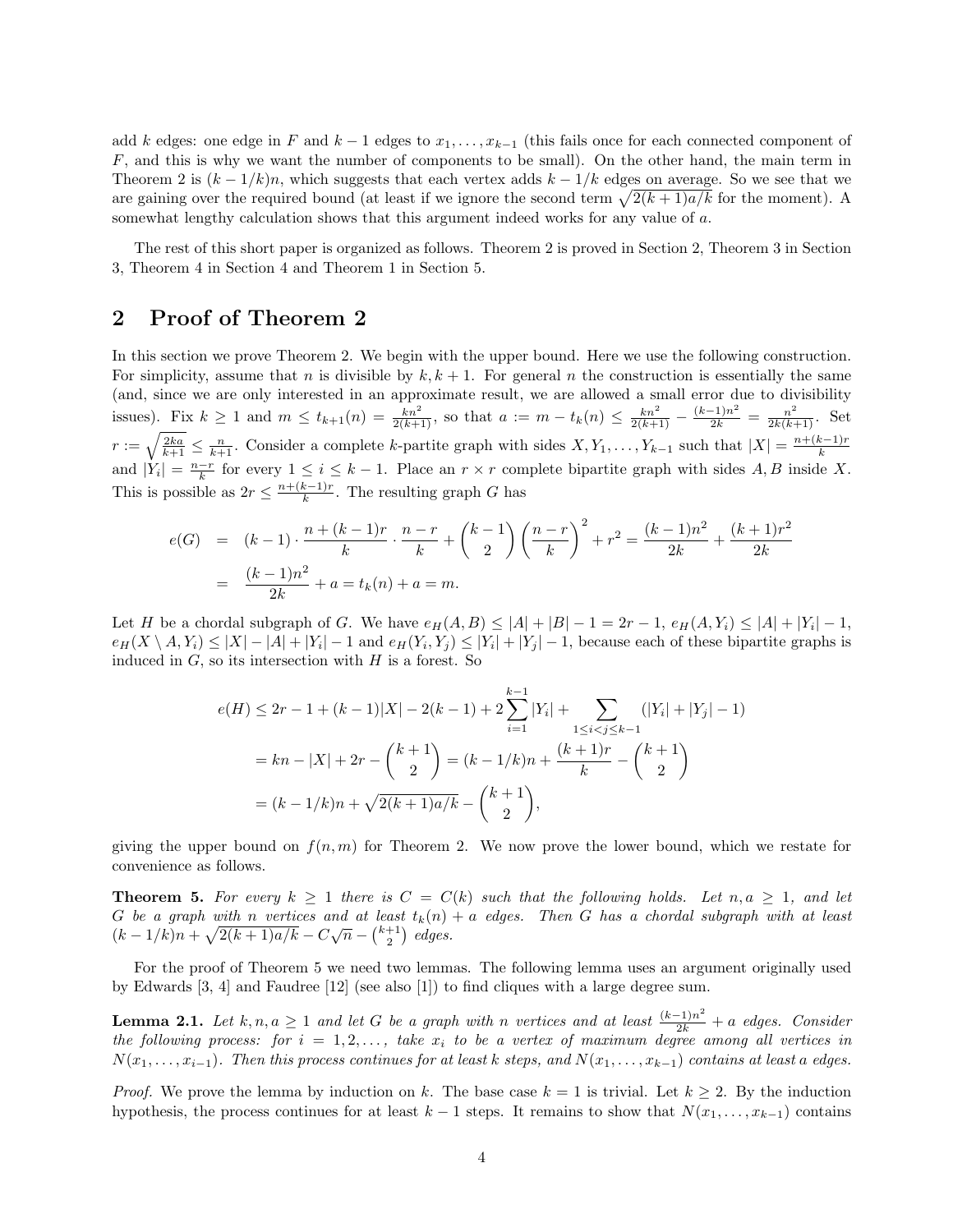at least a edges, because this would also imply that  $N(x_1, \ldots, x_{k-1}) \neq \emptyset$  and hence the process continues for at least k steps. For  $1 \le i \le k-1$ , let  $S_i$  be the set of vertices which are adjacent to  $x_1, \ldots, x_{i-1}$  but not adjacent to  $x_i$ . In particular,  $S_1$  is just the set of vertices not adjacent to  $x_1$  and  $x_i \in S_i$  for all i. Then  $V(G) = S_1 \cup \cdots \cup S_{k-1} \cup N(x_1, \ldots, x_{k-1}).$  Put  $S := S_1 \cup \cdots \cup S_{k-1}, N := N(x_1, \ldots, x_{k-1}), s_i := |S_i|, s = |S|$ and  $d_i := d(x_i)$ . Note that  $s_i \leq n - d_i$ . Also, all vertices in  $S_i$  have degree at most  $d_i$ . We have

$$
e(N, S) + 2e(S) = \sum_{v \in S} d(v) \le \sum_{i=1}^{k-1} s_i \cdot d_i \le \sum_{i=1}^{k-1} s_i (n - s_i). \tag{1}
$$

Since  $e(G) = e(N) + e(S) + e(N, S)$ , we have  $2e(S) = 2e(G) - 2e(N) - 2e(N, S)$ . Plugging this into (1) and rearranging, we get

$$
e(N) \ge e(G) - \frac{1}{2}e(N, S) - \frac{1}{2} \cdot \sum_{i=1}^{k-1} s_i(n - s_i).
$$
 (2)

We have  $e(N, S) \leq |N| \cdot |S| = (n-s)s$ . Also, by Cauchy-Schwarz,  $\sum_{i=1}^{k-1} s_i(n-s_i) = ns - \sum_{i=1}^{k-1} s_i^2 \leq ns - \frac{s^2}{k-1}$  $\frac{s^2}{k-1}$ . Plugging this into (2) gives

$$
e(N) \ge e(G) - \frac{1}{2}(n-s)s - \frac{1}{2}\left(ns - \frac{s^2}{k-1}\right) = e(G) - ns + \frac{ks^2}{2(k-1)}.
$$

The maximum of  $ns - \frac{ks^2}{2(k-1)}$  is obtained at  $s = \frac{(k-1)n}{k}$  $\frac{(k-1)n}{k}$  and equals  $\frac{(k-1)n^2}{2k}$  $\frac{(-1)n^2}{2k}$ . Hence,  $e(N) \ge e(G) - \frac{(k-1)n^2}{2k} \ge a$ , as required.

**Lemma 2.2.** Let G be a graph with n vertices and a edges. Let  $s \geq 1$  and suppose that  $a \geq 2s^2$ . Then G contains a forest F with s vertices and at least  $s - 1 - \frac{sn}{a}$  edges.

*Proof.* Let  $C_1, \ldots, C_m$  be the connected components of G with  $|C_1| \geq \cdots \geq |C_m|$ . Let  $\ell \geq 1$  be the minimal integer satisfying  $|C_1| + \cdots + |C_\ell| \geq s$ . If  $\ell \leq 1+\frac{sn}{a}$  then take F to be a forest contained in  $C_1 \cup \cdots \cup C_\ell$  having s vertices and  $\ell$  connected components. Suppose now by contradiction that  $\ell > 1+\frac{sn}{a}$ . Set  $r = |C_1|+\cdots+|C_{\ell-1}|$ . Then  $r < s$  and  $|C_{\ell-1}| \leq \frac{r}{\ell-1}$ . We have  $e(G) \leq {r \choose 2} + \sum_{i=\ell}^m {|C_i| \choose 2}$ . By convexity, the sum  $\sum_{i=\ell}^m {|C_i| \choose 2}$  is maximized when all except maybe one of the  $|C_i|^s$  are equal to their maximal value, which is  $\frac{r}{\ell-1}$ . So  $e(G) \leq {r \choose 2} + \lceil \frac{n-r}{r/(\ell-1)} \rceil \cdot {r/(\ell-1) \choose 2} \leq {r \choose 2} + \left(1 + \frac{n-r}{r/(\ell-1)} \right) \cdot {r/(\ell-1) \choose 2} \leq {r \choose 2} + {r/(\ell-1) \choose 2} + \frac{nr}{2(\ell-1)} < 2{s \choose 2} + \frac{sn}{2sn/a} \leq a,$ where the last inequality uses  $a \geq 2s^2$ . We got a contradiction to  $e(G) = a$ .

*Proof of Theorem 5.* The proof is by induction on n. Fix constants  $k \ll c \ll c_1 \ll C$ , to be chosen implicitly later. Suppose first that  $a \leq (ck + 1)^2 n$ . In this case we proceed as follows. If  $\delta(G) \geq \lfloor \frac{(k-1)n}{k} \rfloor - c_1 \sqrt{n}$ , then take a  $(k+1)$ -clique  $x_1, \ldots, x_{k+1} \in V(G)$  and take H to consist of all edges that touch  $x_1, \ldots, x_{k+1}$ . Then H is chordal and

$$
e(H) = \sum_{i=1}^{k+1} d(x_i) - {k+1 \choose 2} \ge (k+1) \cdot \left(\frac{(k-1)n}{k} - 2c_1\sqrt{n}\right) - {k+1 \choose 2}
$$
  
=  $(k-1/k)n - 2(k+1)c_1\sqrt{n} - {k+1 \choose 2} \ge (k-1/k)n + \sqrt{2(k+1)a/k} - C\sqrt{n} - {k+1 \choose 2},$ 

where the last inequality holds as  $C \gg c_1, c$  and  $a \leq (ck+1)^2n$ . Suppose now that there is  $v \in V(G)$  with where the neutrality holds as  $\epsilon \gg \epsilon_1$ ,  $\epsilon$  and  $a \leq (\epsilon n + 1)$  n. Suppose now that there is  $\epsilon \in V(G)$  when<br>  $d(v) \leq \lfloor \frac{(k-1)n}{k} \rfloor - c_1 \sqrt{n}$ . Let  $G' = G - v$ . Then  $e(G') \geq t_k(n) + a - \lfloor \frac{(k-1)n}{k} \rfloor + c_1 \sqrt{n} = t_k(n-1) + a + c_1 \sqrt{n}$ .  $\mu(v) \leq \lfloor \frac{-(n-1)(n-1)}{k} \rfloor - c_1 \sqrt{n}$ . Let  $G - G - v$ . Then  $e(G) \geq c_k(n) + a - \lfloor \frac{(n-1)(n-1)}{k} \rfloor + c_1 \sqrt{n} - c_k(n-1) + a + c_1 \sqrt{n}$ .<br>By the induction hypothesis with parameter  $a' = a + c_1 \sqrt{n}$ , G' contains a chordal subgraph H' with  $e(H$ By the induction hypothesis with parameter  $a = a + c_1 \sqrt{n}$ ,  $\sigma$  contains a chordal subgraph  $H$  with  $e(H) \ge (k - 1/k)(n - 1) + \sqrt{2(k + 1)a'/k} - C\sqrt{n} - {k+1 \choose 2}$ . As  $(k - 1/k)(n - 1) \ge (k - 1/k)n - k$ , it suffices to show that  $\sqrt{2(k+1)a'/k} \ge \sqrt{2(k+1)a/k} + k$ . Squaring, we get  $2(k+1)/k \cdot (a + c_1\sqrt{n}) = 2(k+1)a'/k \ge$  $2(k+1)a/k + 2k\sqrt{2(k+1)a/k} + k^2$ . Cancelling the term  $2(k+1)a/k$  from both sides and rearranging, we see that it is enough to have  $c_1\sqrt{n} \geq \frac{k^2}{k+1}$  $\frac{k^2}{k+1}\sqrt{2(k+1)a/k} + \frac{k^3}{2(k+1)}$ , which holds because  $a \leq (ck+1)^2n$  and  $c_1 \gg c$ .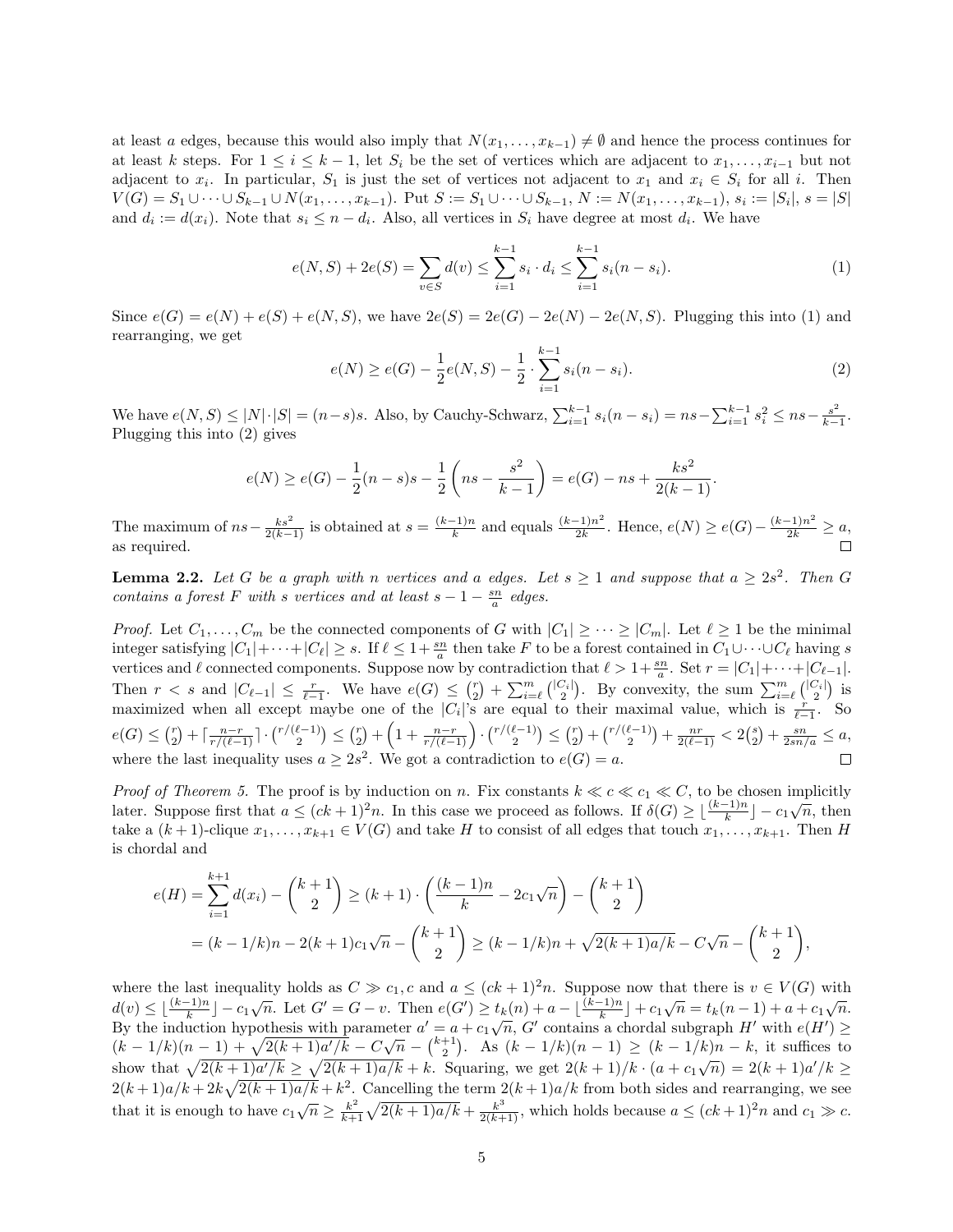For the rest of the proof we assume that  $a \ge (ck+1)^2n$ . Note that  $e(G) \ge t_k(n) + a \ge \frac{(k-1)n^2}{2k} + \frac{a}{2}$  because  $t_k(n) \geq \frac{(k-1)n^2}{2k} - O_k(1)$  and  $a \geq c \gg k$ . Let  $x_1, \ldots, x_{k-1}$  be as in Lemma 2.1 and put  $N = N(x_1, \ldots, x_{k-1})$ . By Lemma 2.1 we have  $e(N) \geq \frac{a}{2}$ . Also, the choice of  $x_1, \ldots, x_{k-1}$  in Lemma 2.1 implies that  $d(y) \leq d(x_{k-1}) \leq$  $\cdots \leq d(x_1)$  for every  $y \in N$ . For convenience, we set

$$
d_0 := \frac{(k-1)n}{k} + \sqrt{\frac{2a}{k(k+1)}} - c\sqrt{n}.
$$

**Claim 2.3.** If the statement of the theorem does not hold, then  $G[N]$  contains a forest F with  $v(F) = \lfloor \sqrt{n} \rfloor$ ,  $e(F) \ge v(F) - 1 - \frac{2n^{3/2}}{a}$  $\frac{a^{3/2}}{a}$ , and

$$
\sum_{y \in V(F)} d(y) \le v(F) \cdot d_0 + n/k. \tag{3}
$$

*Proof.* We consider two cases. Suppose first that there is  $x_k \in N$  such that  $d(x_k) \geq d_0$ . Then  $d(x_i) \geq d_0$  for every  $1 \leq i \leq k-1$ . Hence,  $d(x_1) + \cdots + d(x_k) \geq k \cdot d_0$ . This means that  $x_1, \ldots, x_k$  have at least

$$
kd_0 - (k-1)n = \sqrt{\frac{2ka}{(k+1)}} - ck\sqrt{n} \ge \sqrt{a} - ck\sqrt{n} \ge \sqrt{n}
$$

common neighbours, where the last inequality holds by the assumption  $a \geq (ck+1)^2n$ . Take F to be the star whose center is  $x_k$  and whose leaves are  $\lfloor \sqrt{n} \rfloor - 1$  common neighbours of  $x_1, \ldots, x_k$ . Let  $y \in N(x_1, \ldots, x_k)$ . If  $d(y) \geq d_0$  then

$$
d(x_1) + \dots + d(x_k) + d(y) \ge (k+1)d_0 = (k-1/k)n + \sqrt{2(k+1)a/k} - (k+1)c\sqrt{n},
$$

and then the subgraph consisting of all edges touching  $\{x_1, \ldots, x_k, y\}$  is a chordal graph with at least  $(k-1, \ldots, \frac{1}{2})$  $1/k$ ) $n + \sqrt{2(k+1)a/k} - (k+1)c\sqrt{n} - {k+1 \choose 2}$  edges, so the assertion of the theorem holds. Hence, we may assume that  $d(y) \leq d_0$  for every  $y \in N(x_1, \ldots, x_k)$ . This means that  $\sum_{v \in V(F)} d(v) \leq d(x_k) + (v(F) - 1) \cdot d_0 \leq$  $n/k + v(F) \cdot d_0$ , as required by the claim. Also, F has the right number of edges, as  $e(F) = v(F) - 1$ .

The second case is that  $d(y) \leq d_0$  for every  $y \in N$ . Since  $e(N) \geq \frac{a}{2} \geq 2n$ , we can apply Lemma 2.2 to  $G[N]$  with parameters  $\frac{a}{2}$  and  $s = \lfloor \sqrt{n} \rfloor$  to obtain a forest F with  $\lfloor \sqrt{n} \rfloor$  vertices and at least  $v(F) - 1 - \frac{2n^{3/2}}{a}$ a edges. All vertices in F have degree at most  $d_0$ , so (3) holds.

We continue with the proof of the theorem. Let F be the forest given by Claim 2.3. Let  $G'$  be the graph obtained from G by deleting the  $t := k - 2 + v(F)$  vertices  $T := \{x_2, \ldots, x_{k-1}\} \cup V(F)$ . By (3), we have

$$
\sum_{v \in T} d(v) \le d(x_2) + \dots + d(x_{k-1}) + v(F) \cdot d_0 + n/k \le (v(F) + k - 2) \cdot d_0 + n = t \cdot d_0 + n.
$$

Using that  $e(G) \ge t_k(n) + a \ge \frac{(k-1)n^2}{2k} - O_k(1) + a$ , we see that

$$
e(G') \ge e(G) - t \cdot d_0 - n \ge \frac{(k-1)n^2}{2k} - O_k(1) + a - t \cdot d_0 - n
$$
  
=  $\frac{(k-1)(n-t)^2}{2k} + \frac{(k-1)nt}{k} - \frac{(k-1)t^2}{2k} - O_k(1) + a - t \cdot d_0 - n$   
=  $\frac{(k-1)(n-t)^2}{2k} - O_k(1) + a - \frac{(k-1)t^2}{2k} - t \cdot \sqrt{\frac{2a}{k(k+1)}} + ct\sqrt{n} - n$   
 $\ge t_k(n-t) + a - \frac{(k-1)t^2}{2k} - t \cdot \sqrt{\frac{2a}{k(k+1)}} + \frac{c}{2}t\sqrt{n},$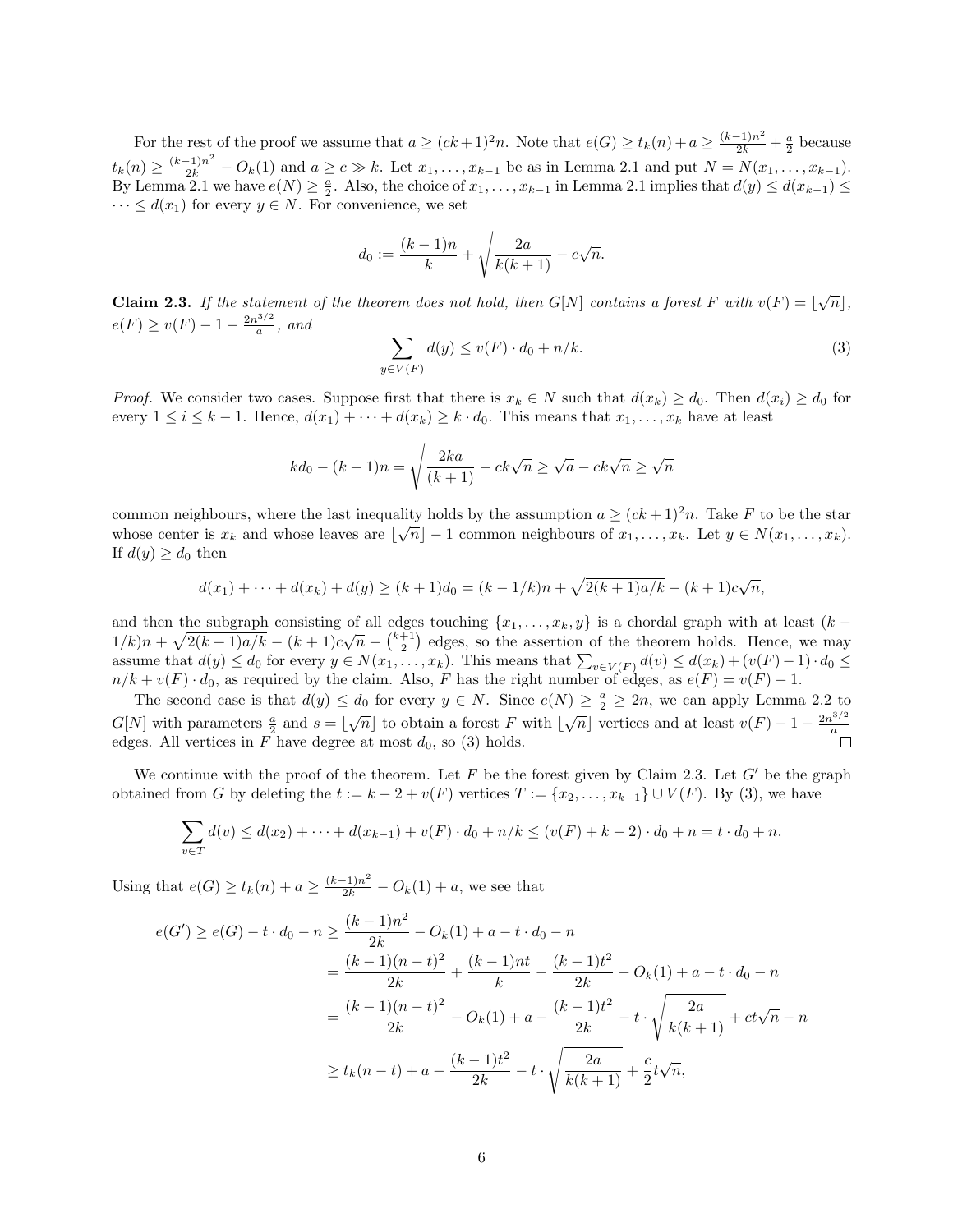where the last inequality uses that  $t \geq \lfloor \sqrt{n} \rfloor$  and  $c \gg k$ , so that  $\frac{c}{2} t \sqrt{n} \geq O_k(1) + n$ . Set

$$
a' := a - \frac{(k-1)t^2}{2k} - t \cdot \sqrt{\frac{2a}{k(k+1)}} + \frac{c}{2}t\sqrt{n},
$$

so that  $e(G') \ge t_k(n-t) + a'$ . We have  $a' \ge 1$  because  $t \le \sqrt{n} + k - 2$ ,  $a \ge c^2 n$  (say) and  $c \gg k$ . By the induction hypothesis,  $G'$  contains a chordal subgraph  $H'$  of size at least  $e(H')$  $\sqrt{}$  $) \geq (k-1/k) \cdot (n-t) +$ <u>e mauction</u> hypothesis, G contains a chordal subgraph  $H$  of size at least  $e(H) \ge (k-1/k) \cdot (n-k) + 2(k+1)a'/k - C\sqrt{n-t} - {k+1 \choose 2}$ . Let H be the subgraph of G obtained by adding to H' the edges of the clique  $x_1, \ldots, x_{k-1}$ , the edges between  $x_1, \ldots, x_{k-1}$  and  $V(F)$  and the edges of F. Then H is chordal. So to complete the proof, it suffices to verify that  $e(H) \geq (k-1/k)n + \sqrt{2(k+1)a/k} - C\sqrt{n} - \binom{k+1}{2}$ .

By the definition of H, we have  $e(H) = e(H') + {k-1 \choose 2} + (k-1) \cdot v(F) + e(F)$ . Note that we have  $(k-1)\cdot v(F) + e(F) \ge k \cdot v(F) - 1 - \frac{2n^{3/2}}{a} = k \cdot (t - k + 2) - 1 - \frac{2n^{3/2}}{a}$  $\frac{e^{3/2}}{a}$ . So  $\binom{k-1}{2} + (k-1) \cdot v(F) + e(F) \ge$  $tk - \frac{(k+1)(k-2)}{2} - 1 - \frac{2n^{3/2}}{a}$  $\frac{a^{3/2}}{a}$ . For convenience, set  $h := \frac{(k+1)(k-2)}{2} + 1 + \frac{2n^{3/2}}{a}$  $rac{e^{3/2}}{a}$ . So

$$
e(H) \ge (k - 1/k) \cdot (n - t) + \sqrt{2(k + 1)a'/k} - C\sqrt{n - t} - \binom{k + 1}{2} + tk - h.
$$
 (4)

So it remains to verify that the right-hand side of (4) is at least as large as  $(k-1/k)n + \sqrt{2(k+1)a/k}$ So it femallis to verly that the right-hand side of (4) is at least as large as  $(k - 1/k)n + \sqrt{2(k + 1)}u/k =$ <br>  $C\sqrt{n} - \left(\frac{k+1}{2}\right)$ . Cancel the terms  $(k - 1/k)n$ ,  $\left(\frac{k+1}{2}\right)$  which appear in both expressions. Also, we may drop th terms  $C\sqrt{n-t}$ ,  $C\sqrt{n}$ . After rearranging, we get the inequality  $\sqrt{2(k+1)a/k} \ge \sqrt{2(k+1)a/k} - \frac{t}{k} + h$ . By squaring and plugging in the value of  $a'$ , we get:

$$
\frac{2(k+1)}{k} \cdot \left( a - \frac{(k-1)t^2}{2k} - t \cdot \sqrt{\frac{2a}{k(k+1)}} + \frac{c}{2}t\sqrt{n} \right) \ge
$$
\n
$$
\frac{2(k+1)a}{k} + \frac{t^2}{k^2} + h^2 - \frac{2t}{k} \cdot \sqrt{\frac{2(k+1)a}{k}} + 2h \cdot \sqrt{\frac{2(k+1)a}{k}} - \frac{2th}{k}.
$$
\n(5)

Both sides of the inequality (5) have the terms  $\frac{2(k+1)}{k}a$  and  $-\frac{2t}{k} \cdot \sqrt{\frac{2(k+1)a}{k}}$  $\frac{+1}{k}$ . We can also drop the negative term  $\frac{2th}{k}$  on the right-hand side. After rearranging, we get the inequality

$$
\frac{2(k+1)}{k} \cdot \frac{c}{2}t\sqrt{n} \ge t^2 + h^2 + 2h \cdot \sqrt{\frac{2(k+1)a}{k}}.
$$
 (6)

We have  $t \leq \sqrt{n} + k$  and  $h \leq O_k(1) + \frac{2n^{3/2}}{a} \leq O_k(1) + \sqrt{n}$ , so  $t^2, h^2 \leq O_k(n)$ . Also,  $h \cdot \sqrt{a} \leq (O_k(1) + \frac{2n^{3/2}}{a})$  $\frac{a^{3/2}}{a}$ ) $\cdot \sqrt{a} \leq$  $O_k(n) + \frac{2n^{3/2}}{\sqrt{a}} = O_k(n)$ , as  $n \le a \le n^2$ . So the right-hand side of (6) is  $O_k(n)$ . On the other hand, the left-hand side is larger than  $\frac{cn}{2}$  because  $t \geq \lfloor \sqrt{n} \rfloor \geq \sqrt{n}/2$ . So (6) holds because  $c \gg k$ , as required.  $\Box$ 

# 3 Proof of Theorem 3

For the upper bound, let  $r \geq 1$  be the minimal integer satisfying  $t_2(r) \geq m$ , and take G to be  $T_2(r)$  with  $n - r$  isolated vertices. Then  $e(G) \geq m$ , but every chordal subgraph of G has at most  $r - 1$  edges. For the lower bound, we prove by induction on the number of vertices that every graph  $G$  with  $m$  edges has a chordal subgraph H with at least  $g_1(m) - 1$  edges, where  $g_1(m) := \min_{r:t_2(r) \ge m} r$ . For  $m = 0$ , the assertion is trivial. Suppose  $m \ge 1$  and let  $xy \in E(G)$ . Fix r such that  $g_1(m) = r$ . If  $d(x) + d(y) \ge r$  then take H to be the subgraph consisting of all edges touching x, y. This graph is chordal and has  $d(x) + d(y) - 1$ edges. Suppose now that  $d(x) + d(y) \leq r - 1$ ; without loss of generality,  $d(x) \leq \lfloor \frac{r-1}{2} \rfloor$ . Let  $G' = G - x$ . Then  $e(G') = m - d(x) \ge m - \lfloor \frac{r-1}{2} \rfloor$ . We claim that  $e(G') > t_2(r-2)$ . Indeed, if  $e(G') \le t_2(r-2)$  then  $m \leq t_2(r-2) + \lfloor \frac{r-1}{2} \rfloor = t_2(r-1)$ , in contradiction to the choice of r. So  $g_1(e(G')) \geq r-1$ . By the induction hypothesis, G' contains a chordal subgraph H' with at least  $r-2$  edges. Now,  $H' + \{xy\}$  is a chordal subgraph of G with at least  $r - 1$  edges, as required.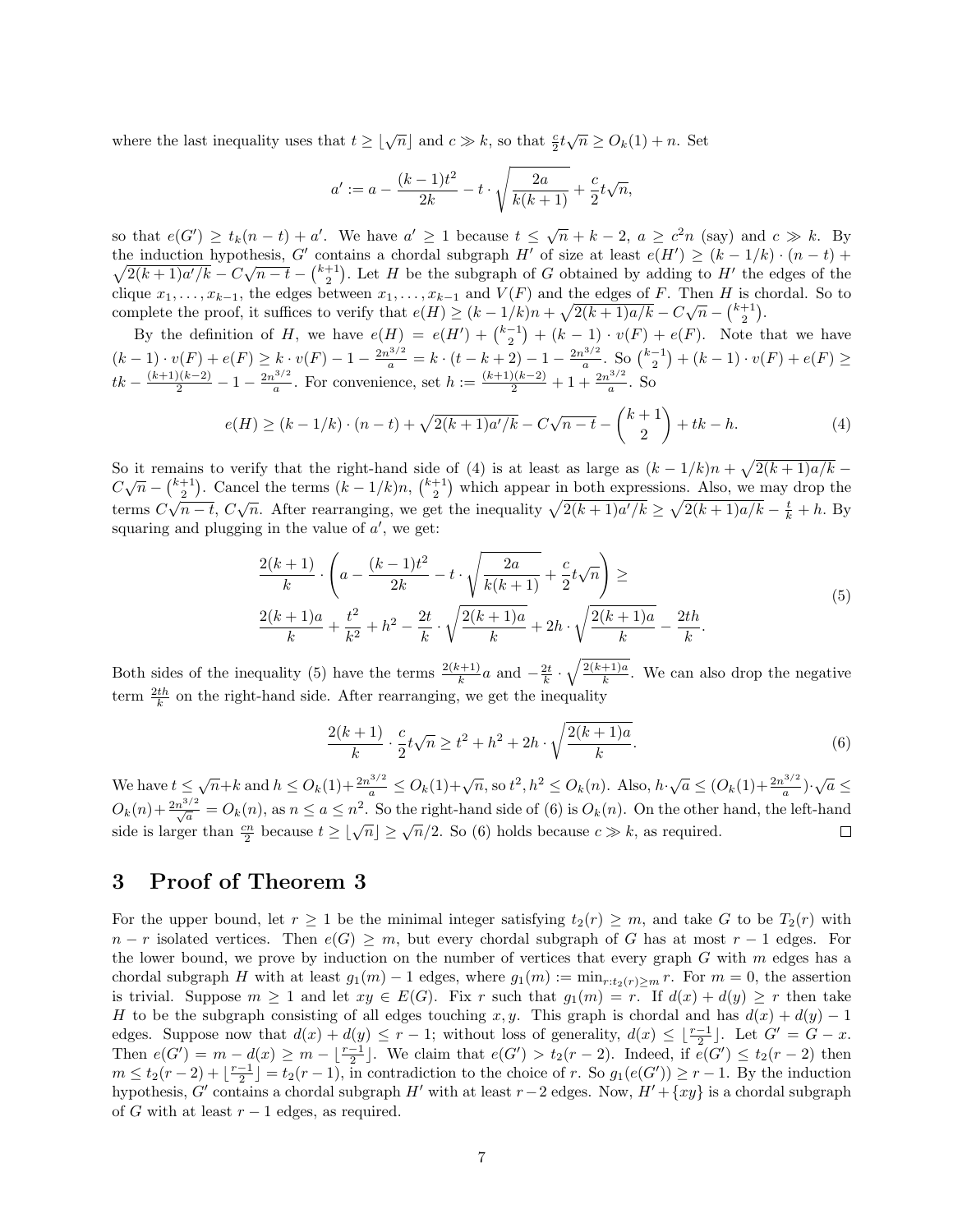## 4 Proof of Theorem 4

Recall that for  $n \geq 1$  and  $m \geq t_2(n) + 1$ , we define  $g_2(n,m) := \min_{t,r}(2n-t+r)$ , where the minimum is taken over all integers  $t, r \geq 0$  satisfying  $t(n-t) + t_2(r) \geq m$ .

We start by proving the upper bound in Theorem 4. First we claim that  $g_2(n,m) \leq 2n$ . Observe that for  $t = r = \lceil \frac{2n}{3} \rceil$  we have  $t(n - t) + t_2(r) = t_3(n) \ge m$ . So  $g_2(n, m) \le 2n - t + r = 2n$ , as required.

Now take t, r such that  $t(n-t)+t_2(r) \geq m$  and  $g_2(n,m) = 2n-t+r$ . Since  $g_2(n,m) \leq 2n$ , we have  $t \geq r$ . Take a complete bipartite graph with sides X of size t and Y of size  $n - t$ , and add a copy of  $T_2(r)$  with sides A, B inside X. The resulting graph G has  $t(n-t) + t_2(r) \geq m$  edges. Let H be a chordal subgraph of G. Then  $e_H(A, B) \leq |A| + |B| - 1 = r - 1$ ,  $e_H(A, Y) \leq |A| + |Y| - 1$  and  $e_H(X \setminus A, Y) \leq |X| - |A| + |Y| - 1$ , because each of these bipartite graphs is induced in  $G$ , so its intersection with  $H$  is a forest. Overall, we got that  $e(H) \le r - 1 + |X| + 2|Y| - 2 = 2n - t + r - 3 = g_2(n, m) - 3$ . This shows that  $f(n, m) \le g_2(n, m) - 3$ , as required. To prove the lower bound in Theorem 4, we prove the following stronger claim.

**Theorem 6.** Let G be a graph with n vertices and  $m \ge t_2(n) + 1$  edges, and let x, y, z be a triangle in G. Then G has a chordal subgraph with at least  $g_2(n,m) - 3$  edges which contains the edges  $xy, xz, yz$ .

We need the following facts about the numbers  $g_2(n, m)$ .

**Lemma 4.1.** In the definition of  $g_2(n,m)$ , we may assume that  $-\frac{1}{2} \leq 2t - n - \frac{r}{2} \leq \frac{1}{2}$ .

*Proof.* Fix t, r which achieve the minimum in the definition of  $g_2(n,m)$ ; so  $t(n-t)+t_2(r) \geq m$  and  $g_2(n,m) =$  $2n-t+r$ . Put  $h(t,r) := 2t - n - \frac{r}{2}$ . If  $h(t,r) \in \{-\frac{1}{2}, 0, \frac{1}{2}\}$  then we are done. If not, we try replacing  $(t,r)$ with  $(t-1, r-1)$  or  $(t+1, r+1)$ . Suppose first that  $h(t, r) \geq 1$ . Replace  $(t, r)$  with  $(t-1, r-1)$ . We have  $2n - (t - 1) + (r - 1) = 2n - t + r$  and  $(t - 1)(n - t + 1) + t_2(r - 1) = t(n - t) + t_2(r) - n + 2t - \lfloor \frac{r}{2} \rfloor - 1 \ge$  $t(n-t) + t_2(r) \geq m$ , where the penultimate inequality uses  $h(t,r) \geq 1$ . So  $(t-1,r-1)$  also achieves the minimum in the definition of  $g_2(n,m)$ . Moreover,  $h(t-1,r-1) = 2(t-1) - n - \frac{r-1}{2} = h(t,r) - \frac{3}{2}$ . So as long as  $h(t,r) \geq 1$ , we can replace  $(t, r)$  with  $(t-1, r-1)$  and decrease h by  $\frac{3}{2}$ . At the last step, we decrease h to be in  $\{-\frac{1}{2}, 0, \frac{1}{2}\}.$ 

Similarly, suppose that  $h(t, r) \leq -1$ . Replace  $(t, r)$  with  $(t+1, r+1)$ . We have  $2n-(t+1)+(r+1)=2n-t+r$ and  $(t + 1)(n - t - 1) + t_2(r + 1) = t(n - t) + t_2(r) + n - 2t + \lceil \frac{r}{2} \rceil - 1 \ge t(n - t) + t_2(r) \ge m$ , where the penultimate inequality uses  $h(t, r) \leq -1$ . So  $(t + 1, r + 1)$  also achieves the minimum in the definition of  $g_2(n,m)$ . Also,  $g_2(t+1,r+1) = 2(t+1) - n - \frac{r+1}{2} = h(t,r) + \frac{3}{2}$ . So as long as  $h(t,r) \leq -1$ , we can replace  $(t, r)$  with  $(t + 1, r + 1)$  and increase h by  $\frac{3}{2}$ . At the last step, we increase h to be in  $\{-\frac{1}{2}, 0, \frac{1}{2}\}.$  $\Box$ 

**Lemma 4.2.** For  $n \ge 1$  and  $m \ge t_2(n) + 2$ , it holds that  $g_2(n, m - 1) \ge g_2(n, m) - 1$ .

*Proof.* Let  $t, r$  be such that  $t(n-t) + t_2(r) \ge m-1$  and  $2n-t+r = g_2(n, m-1)$ . Since  $m-1 \ge t_2(n)+1$  we have  $r \ge 2$ . Thus  $t(n-t) + t_2(r+1) \ge m$ , so  $g_2(n,m) \le 2n - t + (r+1) = g_2(n,m-1) + 1$ , as required.  $\Box$ 

**Lemma 4.3.** The following holds for every  $n \geq 3$ .

1. If 
$$
m \ge t_2(n) + 1
$$
 then  $m - n + 1 \ge t_2(n - 2) + 1$  and  $g_2(n - 2, m - n + 1) \ge g_2(n, m) - 3$ .

2. If 
$$
m \ge t_2(n) + 2
$$
 then  $m - n \ge t_2(n - 2) + 1$  and  $g_2(n - 2, m - n) \ge g_2(n, m) - 4$ .

*Proof.* The first part in both items follows from  $t_2(n-2) = t_2(n)-n+1$ . Let  $t, r$  such that  $t(n-2-t)+t_2(r) \ge$  $m-n+1$  and  $g_2(n-2, m-n+1) = 2(n-2)-t+r$ . We have  $(t+1)(n-1-t)+t_2(r) = t(n-2-t)+n-1+t_2(r) \ge m$ . Hence,  $g_2(n,m) \leq 2n - (t+1) + r = g_2(n-2, m-n+1) + 3$ . This proves the first item. For the second item,  $g_2(n-2, m-n) \ge g_2(n-2, m-n+1) - 1 \ge g_2(n,m) - 4$ , where the first equality uses Lemma 4.2 since  $m-n+1 \geq t_2(n-2)+2.$  $\Box$ 

**Lemma 4.4.** Let  $n \geq 1$  and  $m \geq t_2(n) + 1$ , and let  $d \geq 0$  be an integer satisfying  $3d \leq g_2(n,m) - 1$ . Then  $m - d \ge t_2(n - 1) + 1$  and  $g_2(n - 1, m - d) \ge g_2(n, m) - 2$ .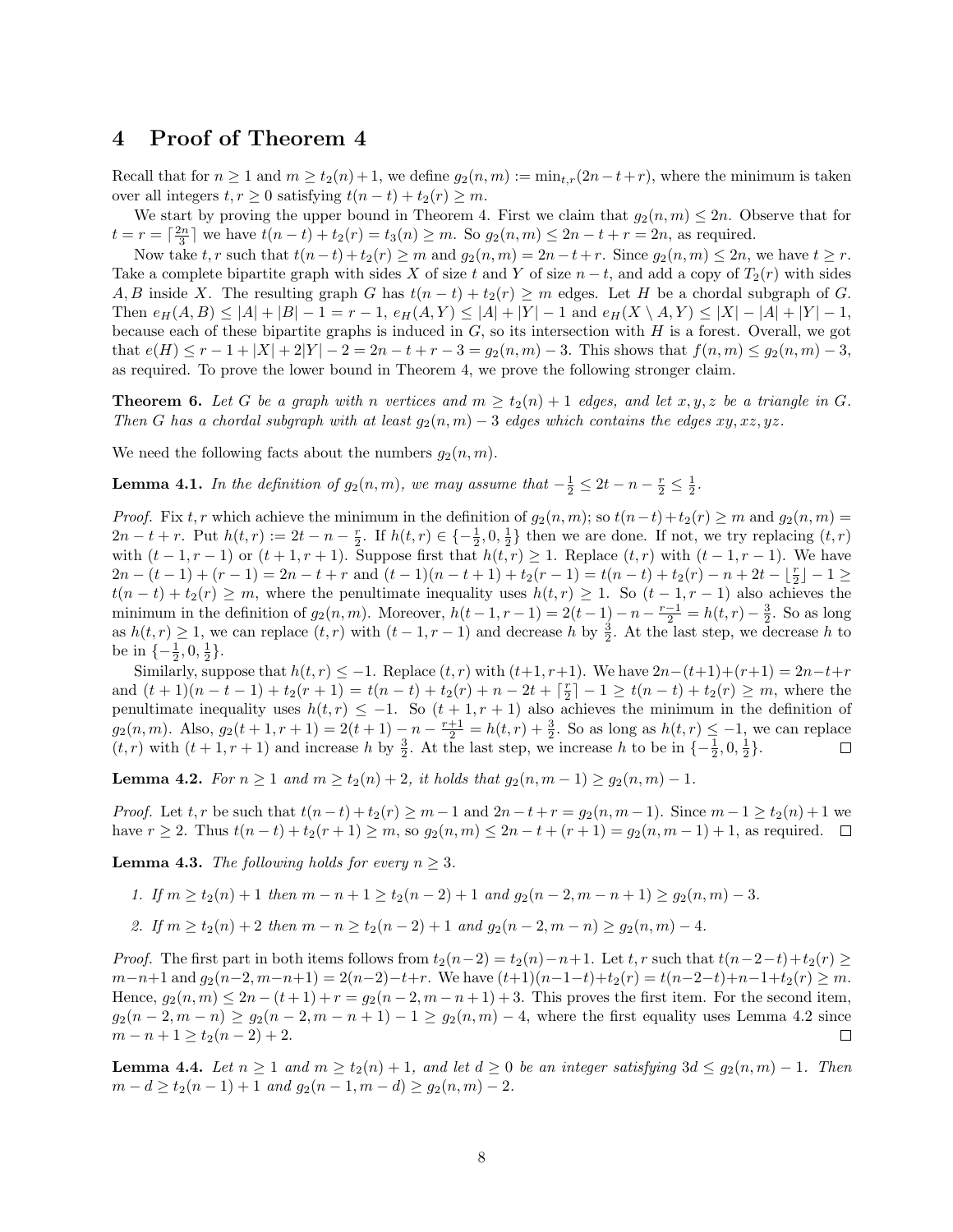*Proof.* First we show that  $m - d > t_2(n - 1)$ . Set  $a := m - t_2(n)$ . Since  $3d \leq g_2(n, m) - 1$ , it is enough to show that

$$
g_2(n,m) < 3(m - t_2(n-1)) + 1 = 3 \cdot \left\lfloor \frac{n}{2} \right\rfloor + 3a + 1. \tag{7}
$$

For  $a = 1$ ,  $g_2(n,m) = n + \lfloor \frac{n}{2} \rfloor + 2 < 3 \cdot \lfloor \frac{n}{2} \rfloor + 4$ , and the last expression equals the right-hand side of (7). Suppose now that  $a \geq 2$ . Set  $k = \lceil \sqrt{\frac{a}{3}} \rceil$ , so that  $3k^2 \geq a$ . Set  $t := \lfloor \frac{n}{2} \rfloor + k$  and  $r := 4k$ . Then  $t_2(r) = 4k^2$ and  $t(n-t) = (\lfloor \frac{n}{2} \rfloor + k) (\lceil \frac{n}{2} \rceil - k) \ge t_2(n) - k^2$ , so  $t(n-t) + t_2(r) \ge t_2(n) + 3k^2 \ge t_2(n) + a = m$ . Hence,  $g_2(n,m) \leq 2n - t + r = 2n - \lfloor \frac{n}{2} \rfloor + 3k \leq 3 \cdot \lfloor \frac{n}{2} \rfloor + 2 + 3k$ . So to prove (7), it suffices to show that  $3k + 1 < 3a$ .  $\text{As } k \leq \sqrt{\frac{a}{3}} + 1$ , it suffices to show that  $3\left(\sqrt{\frac{a}{3}} + 1\right) < 3a - 1$ . Rearranging and squaring, we get the inequality  $9a^2 - 27a + 16 > 0$ , which holds for all  $a \geq 3$ . For  $a = 2$  we simply note that  $k = 1$  and so  $3k + 1 = 4 < 6 = 3a$ .

Now we show that  $g_2(n-1, m-d) \ge g(n,m) - 2$ . Fix t, r that achieve the minimum in the definition of  $g_2(n, m)$ ; so  $t(n - t) + t_2(r) \geq m$  and

$$
g_2(n,m) = 2n - t + r = 3t - 2 \cdot \left(2t - n - \frac{r}{2}\right).
$$
\n(8)

By Lemma 4.1, we may assume that  $-\frac{1}{2} \leq 2t-n-\frac{r}{2} \leq \frac{1}{2}$ . Fix also  $t', r'$  such that  $t'(n-1-t') + t_2(r') \geq m-d$ and  $g_2(n-1,m-d) = 2(n-1) - t' + r'$ . Suppose by contradiction that  $g_2(n-1,m-d) \le g_2(n,m) - 3$ . Then  $2(n-1) - t' + r' \leq 2n - t + r - 3$ , so  $t' - t \geq r' - r + 1$ . Put  $c := t' - t$ , so that  $r' \leq r + c - 1$ . Then  $t_2(r') \leq t_2(r+c-1)$ . So we can write

$$
m - d \le t'(n - 1 - t') + t_2(r') \le (t + c)(n - t - c - 1) + t_2(r + c - 1)
$$
  
=  $t(n - t) + cn - (2c + 1)t - (c + 1)c + t_2(r + c - 1).$  (9)

Since  $(t, r)$  achieves the minimum in the definition of  $g_2(n, m)$ , we must have  $m - 1 \ge t(n - t) + t_2(r - 1)$ , so  $t(n-t) \leq m-1-t_2(r-1)$ . Plugging this into (9) and rearranging, we get  $d \geq t+c(2t-n)+(c+1)c+1-t_2(r+1)$  $(c-1)+t_2(r-1)$ . Let  $i \equiv r \pmod{2}$ ,  $i = 0, 1$ . Note that  $t_2(r+c-1)-t_2(r-1) \leq \frac{(r+c-1)^2}{4} - \frac{(r-1)^2-(1-i)}{4} =$  $rac{cr}{2} + \frac{(c-1)^2 + i}{4}$  $\frac{1}{4}$ . So we get

$$
d \ge t + c \left( 2t - n - \frac{r}{2} \right) + (c+1)c + 1 - \frac{(c-1)^2 + i}{4}.
$$
 (10)

We now complete the proof by considering the three possible values of  $2t - n - \frac{r}{2}$ . Suppose first that 2t − n −  $\frac{r}{2}$  = 0. Then  $g_2(n,m) = 3t$  by (8). Also, r is even so  $i = 0$ . Now, by (10) we get  $d \ge t + (c + 1)c +$  $1 - \frac{(c-1)^2}{4} = t + \frac{3}{4}(c+1)^2 \ge t = g_2(n,m)/3$ , in contradiction to our assumption on d.

Suppose now that  $2t - n - \frac{r}{2} = \frac{1}{2}$ . Then by (8),  $g_2(n,m) = 3t - 1$ . Also, r is odd so  $i = 1$ . By (10),  $d \geq t + \frac{c}{2} + (c+1)c + 1 - \frac{c^2 - 2c + 2}{4} = t + \frac{3c^2}{4} + 2c + \frac{1}{2} > t - 1$ , where the last inequality holds for every c. So  $d \geq t$  and hence  $3d \geq 3t \geq g_2(n,m)$ , a contradiction.

Finally, suppose that  $2t - n - \frac{r}{2} = -\frac{1}{2}$ . Again, r is odd and  $i = 1$ . Also,  $g_2(n, m) = 3t + 1$  by (8). By (10) we have  $d \geq t - \frac{c}{2} + (c+1)c + 1 - \frac{c^2 - 2c + 2}{4} = t + \frac{3c^2}{4} + c + \frac{1}{2} > t$ , where the last inequality holds for every c. So  $d \ge t + 1$  and hence  $3d \ge 3t + 3 \ge g_2(n,m)$ , a contradiction.

*Proof of Theorem 6.* The proof is by induction on n. The base cases  $n = 1, 2$  are trivial because for these n there is no graph on n vertices with  $t_2(n) + 1$  edges. The case  $n = 3$  is also easy to verify. So from now on let  $n \geq 4$ . Let  $x, y, z$  be a triangle in G. We consider several cases. After dealing with each case, we will assume in all subsequent cases that this case does not hold.

**Case 1:**  $d(x) + d(y) + d(z) \ge g_2(n, m)$ . In this case, take H to be the graph consisting of all edges touching x, y, z. This graph is chordal and clearly contains the edges of the triangle x, y, z. Also,  $e(H) = d(x) + d(y) + d(x)$  $d(z) - 3 \ge g_2(n,m) - 3$ , as required.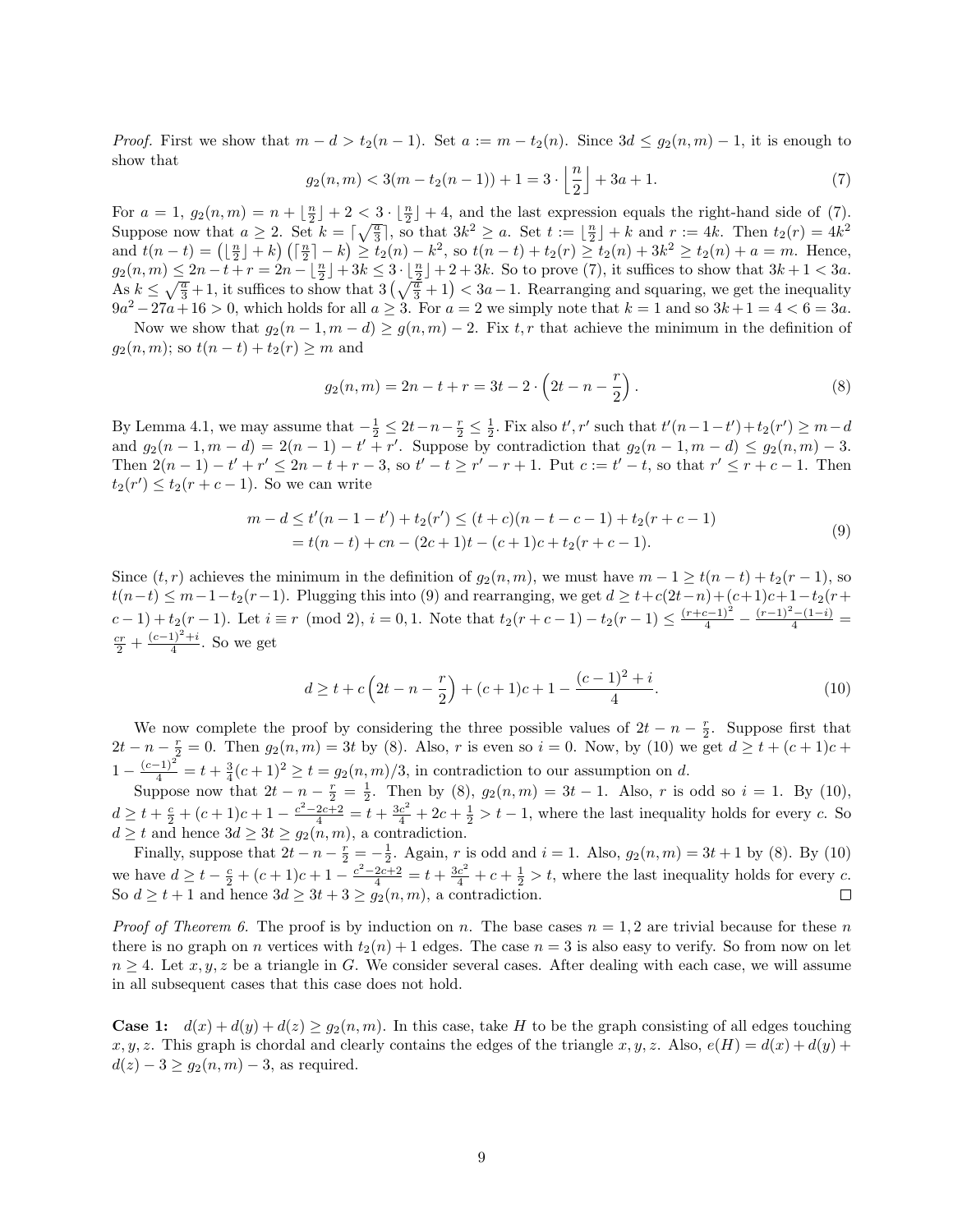**Case 2:** There are distinct  $u, v \in \{x, y, z\}$  such that  $d(u) + d(v) \leq n$ . Without loss of generality, suppose that  $u = x, v = y$ . Let  $G' = G - \{x, y\}$ . Then  $e(G') = e(G) - d(x) - d(y) + 1 \ge m - n + 1$ . By the induction hypothesis (applied to any arbitrary triangle in G'), G' contains a chordal subgraph  $H'$  with  $e(H') \ge$  $g_2(n-2, m-n+1)-3 \geq g_2(n,m)-6$  by Lemma 4.3. Let  $H := H'+\{xy, xz, yz\}$ . Then H is chordal, contains the edges of the triangle  $x, y, z$ , and satisfies  $e(H) = e(H') + 3 \ge g_2(n,m) - 3$ .

We claim that if cases 1-2 do not hold then  $m \ge t_2(n) + 2$ . Indeed, suppose by contradiction that  $m =$  $t_2(n)+1$ . We have  $g_2(n, t_2(n)+1) = 2n - \lceil \frac{n}{2} \rceil + 2 \le \frac{3n}{2} + 2$ . Since case 1 does not hold  $d(x)+d(y)+d(z) \le \frac{3n}{2}+1$ . But then there are distinct  $u, v \in \{x, y, z\}$  with  $d(u) + d(v) \leq \frac{2}{3} \cdot (\frac{3n}{2} + 1) \leq n + \frac{2}{3}$ . Hence  $d(u) + d(v) \leq n$ , contradicting that case 2 does not hold. So  $m \ge t_2(n) + 2$ .

**Case 3:** There are distinct  $u, v \in \{x, y, z\}$  such that the edge uv is on exactly one triangle (namely the triangle  $x, y, z$ ). Without loss of generality, suppose that  $u = x, v = y$ . Since case 2 does not hold, we have  $d(x)+d(y) \geq n+1$ . On the other hand, since xy is on exactly one triangle, it must be that  $d(x)+d(y) = n+1$ ,  $N(x) \cap N(y) = \{z\}$  and every vertex in  $V(G) \setminus \{x, y, z\}$  is adjacent to exactly one of  $x, y$ . Let  $G' = G - \{x, y\}$ . Then  $e(G') = e(G) - d(x) - d(y) + 1 = m - n$ . By the induction hypothesis, G' contains a chordal subgraph H' with  $e(H') \ge g_2(n-2, m-n) - 3 \ge g_2(n,m) - 7$ , by Lemma 4.3. So it is enough to show that G contains a chordal graph H which contains the edges of the triangle  $x, y, z$  and satisfies  $e(H) = e(H') + 4$ . Suppose first that z is isolated in H'. We claim that there exists  $w \in N_G(z) \setminus \{x, y\}$ . Indeed, if not, then  $d_G(z) = 2$ . Also, as  $d(x) + d(y) = n + 1$ , we have  $d(x) \leq \lfloor \frac{n+1}{2} \rfloor$  or  $d(y) \leq \lfloor \frac{n+1}{2} \rfloor$ . Suppose this holds for y. Then  $d(y) + d(z) \leq \lfloor \frac{n+1}{2} \rfloor + 2 \leq n$  for  $n \geq 4$ , so case 2 holds, contradiction. This proves our claim that there exists  $w \in N_G(z) \setminus \{x, y\}.$  Now take  $H = H' + \{zw, xy, xz, yz\}.$  It is easy to check that H is chordal.

Suppose now that z is not isolated in H', and let  $w \in V(G) \setminus \{x, y, z\}$  such that  $zw \in E(H')$ . As mentioned above, w is adjacent in G to either x or y; without loss of generality it is adjacent to x. Take  $H = H' + \{xw, xy, xz, yz\}.$  It is easy to check that H is chordal.

**Case 4:** Cases 1-3 do not hold. Since case 1 does not hold, we have  $d(x) + d(y) + d(z) \leq g_2(n,m) - 1$ . Assume that  $d := d(x) \leq d(y) \leq d(z)$ ; then  $3d \leq g_2(n,m) - 1$ . Since case 3 does not hold, there exists  $w \in V(G) \setminus \{x\}$  which is a common neighbour of y, z. Set  $G' = G - \{x\}$ . We have  $e(G') = m - d$ . By the induction hypothesis, G' has a chordal subgraph H' which contains the edges of the triangle  $y, z, w$  and satisfies  $e(H') \ge g_2(n-1, m-d) - 3 \ge g_2(n, m) - 5$  by Lemma 4.4. Let  $H = H' + \{xy, xz\}$ . Then H is chordal, contains the edges of the triangle  $x, y, z$ , and satisfies  $e(H) = e(H') + 2 \ge g_2(n,m) - 3$ , as required.  $\Box$ 

#### 5 Proof of Theorem 1

For convenience, put  $g_3(n) := 3n - \lceil \frac{n}{3} \rceil + 2$ . We prove Theorem 1 in the following stronger form.

**Theorem 7.** Let G be a graph with n vertices and  $t_3(n) + 1$  edges, and let  $X = \{x_1, x_2, x_3, x_4\}$  be a 4-clique in G. Then G has a chordal subgraph with at least  $g_3(n) - 6$  edges which contains the edges of the clique X.

We need some simple facts on the numbers  $t_3(n)$  and  $g_3(n)$ .

**Lemma 5.1.** For every  $n \geq 5$ , it holds that  $t_3(n) - t_3(n-1) = \lfloor \frac{2n}{3} \rfloor$ ,  $t_3(n) - t_3(n-2) = \lfloor \frac{4n}{3} \rfloor - 1$ ,  $t_3(n) - t_3(n-3) = 2n-3$ ,  $t_3(n) - t_3(n-4) = g_3(n) - 7$ .

*Proof.* For  $i = 1, 2, 3, T_3(n - i)$  is obtained from  $T_3(n)$  by deleting a vertex from the i largest classes of  $T_3(n)$ . For  $i = 1$ , the deleted vertex has degree  $\lfloor \frac{2n}{3} \rfloor$ . For  $i = 2$ , the sum of degrees of the deleted vertices is  $\lfloor \frac{4n}{3} \rfloor$ , and these vertices are adjacent. For  $i = 3$ , the sum of degrees of the deleted vertices is 2n, and they form a triangle. Finally,  $t_3(n) - t_3(n-4) = t_3(n) - t_3(n-1) + t_3(n-1) - t_3(n-4) = \lfloor \frac{2n}{3} \rfloor + 2(n-1) - 3 =$  $3n - \lceil \frac{n}{3} \rceil - 5 = g_3(n) - 7.$  $\Box$ 

**Lemma 5.2.** For every  $n \ge 5$ , it holds that  $g_3(n) - g_3(n-1) = 3$  if  $n \equiv 0, 2 \pmod{3}$  and  $g_3(n) - g_3(n-1) = 2$ if  $n \equiv 1 \pmod{3}$ . Hence,  $g_3(n) - g_3(n-2) \le 6$ ,  $g_3(n) - g_3(n-3) = 8$  and  $g_3(n) - g_3(n-4) \le 11$ .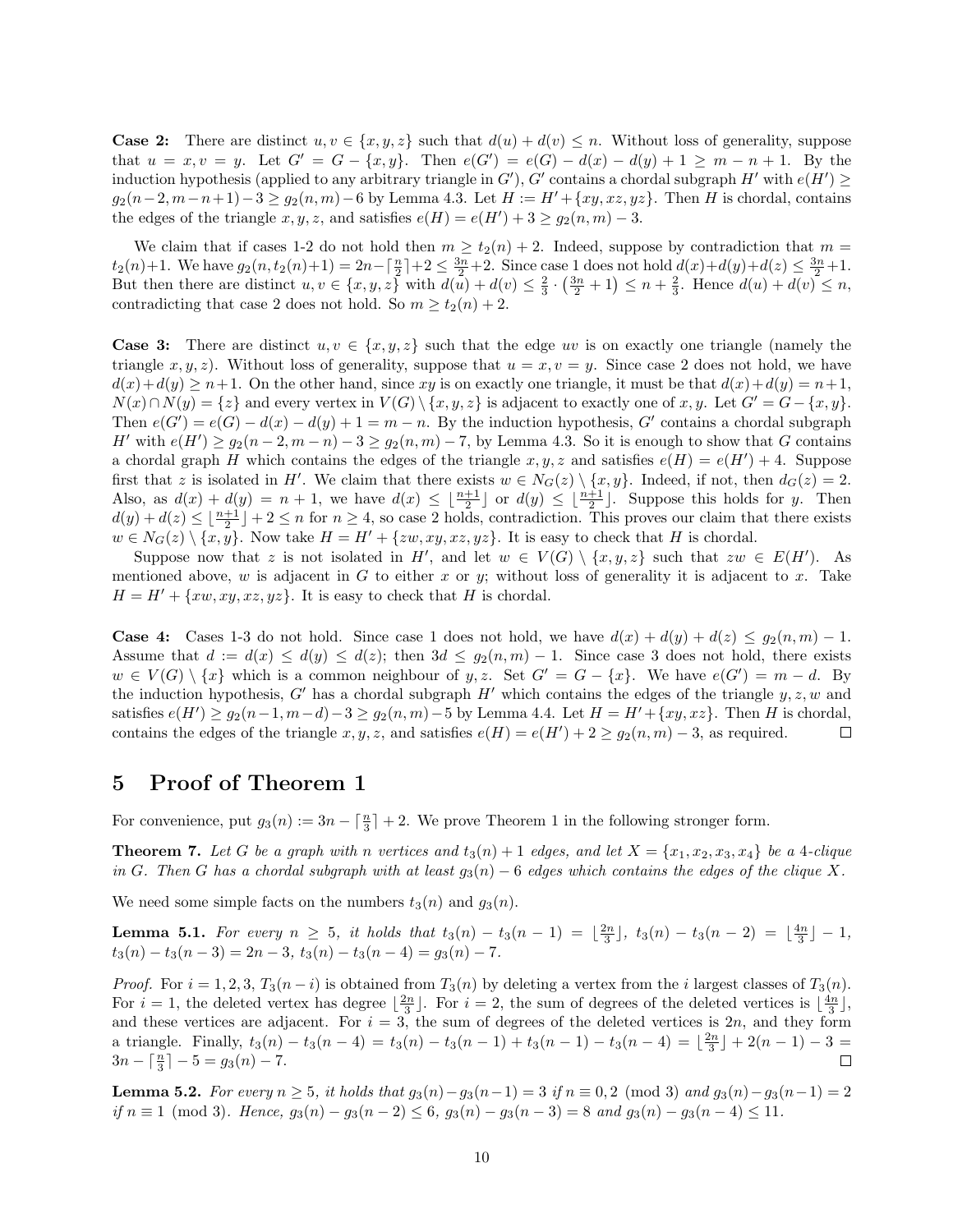Proof.  $g_3(n) - g_3(n-1) = 3 - \lceil \frac{n}{3} \rceil + \lceil \frac{n-1}{3} \rceil$ , and it is easy to see that  $\lceil \frac{n}{3} \rceil - \lceil \frac{n-1}{3} \rceil$  equals 0 if  $n \equiv 0, 2 \pmod{3}$ and equals 1 if  $n \equiv 1 \pmod{3}$ .  $\Box$ 

We also need the following simple lemma saying that in a graph with  $t_3(n) + 1$  edges, we can find two 4-cliques sharing 3 vertices. This fact is originally due to Dirac [2]. For completeness, we include a proof.

**Lemma 5.3.** A graph G with  $n \geq 5$  vertices and  $t_3(n) + 1$  edges has two 4-cliques sharing 3 vertices.

*Proof.* The proof is by induction on n. For the base case  $n = 5$ , take a 4-clique and notice that the remaining vertex must send at least 3 edges to this 4-clique as  $t_3(5) + 1 = 9$ . Let  $n \ge 6$ . Take a 4-clique  $x_1, \ldots, x_4$ . If there is a vertex outside of  $x_1, \ldots, x_4$  which has three neighbours in  $x_1, \ldots, x_4$  then we are done. Else,  $d(x_1) + \cdots + d(x_4) \leq 2n + 4$ , so there is  $i \in [4]$  such that  $d(x_i) \leq \lfloor \frac{n}{2} \rfloor + 1 \leq \lfloor \frac{2n}{3} \rfloor$ , where the last inequality holds for all  $n \geq 6$ . So  $G' := G - x_i$  has at least  $t_3(n-1) + 1$  edges, and we can continue by induction.

*Proof of Theorem 7.* The proof is by induction on n. The claim is trivial if  $n \leq 4$  so suppose that  $n \geq 5$ . We proceed by a sequence of claims.

**Claim 5.4.** We may assume that there exists  $y \in V(G) \setminus \{x_1, \ldots, x_4\}$  which is adjacent to at least 3 of the vertices  $x_1, \ldots, x_4$ .

Proof of Claim 5.4. Suppose that there is no such y. We will show that the assertion of Theorem 7 holds. For  $0 \leq j \leq 2$ , let  $A_j$  be the set of vertices in  $V(G) \setminus \{x_1, \ldots, x_4\}$  which are adjacent to j of the vertices  $x_1, \ldots, x_4$ , and let  $a_j = |A_j|$ . Then  $a_0 + a_1 + a_2 = n - 4$  and  $a_1 + 2a_2 = d(x_1) + \cdots + d(x_4) - 12$ . So

$$
d(x_1) + \dots + d(x_4) = n + 8 + a_2 - a_0. \tag{11}
$$

We consider three cases:

**Case 1:**  $0 < a_2 \leq n-5$ . Then  $d(x_1) + \cdots + d(x_4) \leq 2n+3$  by (11). Take  $z \in A_2$ , and assume without loss of generality that z is adjacent to  $x_1, x_2$ . Let G' be the graph obtained from G by deleting  $x_2, x_3, x_4$  and all edges touching  $x_1$ . Then  $v(G') = n-3$  and  $e(G') = e(G) - (d(x_1) + \cdots + d(x_4)) + 6 \ge e(G) - 2n + 3 = t_3(n) + 1 - 2n + 3 = t_3(n) + 3$  $t_3(n-3)+1$ . By the induction hypothesis, G' contains a chordal subgraph H' with  $e(H') \geq g_3(n-3)-6$ . Let  $H = H' + {x_1 z, x_2 z} + {x_i x_j : 1 \le i < j \le 4}$ . Then  $e(H) = e(H') + 8 \ge g_3(n-3) + 8 - 6 = g_3(n) - 6$ . Also, H is chordal: adding  $x_1z$  to H' keeps it chordal because  $x_1$  is isolated in H', and then by adding  $x_2, x_3, x_4$  in this order we always add a simplicial vertex.

**Case 2:**  $a_2 = n - 4$ . Then every vertex outside of  $\{x_1, \ldots, x_4\}$  is adjacent to two of the vertices  $x_1, \ldots, x_4$ . By (11),  $d(x_1) + \cdots + d(x_4) = 2n + 4$ . Pick an arbitrary  $v \in V(G) \setminus \{x_1, \ldots, x_4\}$  and suppose without loss of generality that v is adjacent to  $x_1$ . Let G' be the graph obtained from G by deleting  $x_2, x_3, x_4$  and all edges touching  $x_1$  except for  $x_1v$ . Then  $v(G') = n-3$  and  $e(G') = e(G) - (d(x_1) + \cdots + d(x_4)) + 7 = e(G) - 2n + 3 =$  $t_3(n-3)+1$ . Pick an arbitrary 4-clique  $y_1, \ldots, y_4$  in G'. By the induction hypothesis, G' contains a chordal subgraph H' with  $e(H') \ge g_3(n-3) - 6$  such that H' contains the edges of the clique  $y_1, \ldots, y_4$ . Each  $y_i$ has two neighbours in  $x_1, \ldots, x_4$ . By pigeonhole, two of the  $y_i$ 's have a common neighbour. Without loss of generality, we may assume that  $y_1, y_2$  are both adjacent  $x_k$  for some  $k \in [4]$ . Suppose that  $y_1$  is also adjacent  $x_{\ell}$ . Let  $H := H' - x_1v + \{x_ky_1, x_ky_2, x_{\ell}y_1\} + \{x_ix_j : 1 \leq i < j \leq 4\}$ , see Figure 2(a). Then  $e(H) \geq e(H') + 8$ (since we add 9 edges and delete at most 1), so  $e(H) \geq g_3(n-3) + 8-6 = g_3(n) - 6$ . Also,  $H'-x_1v$  is chordal because  $x_1$  is a leaf or an isolated vertex in H'. Now observe that H is chordal: adding first  $x_k$ , then  $x_\ell$  and then the other two vertices among  $x_1, \ldots, x_4$ , we add a simplicial vertex at each step.

**Case 3:**  $a_2 = 0$ . Then there are at most  $n - 4$  edges between  $x_1, \ldots, x_4$  and  $V(G) \setminus \{x_1, \ldots, x_4\}$ . Also,  $d(x_1) + \cdots + d(x_4) \leq n+8$  by (11). Let G' be the graph obtained from G by deleting  $x_2, x_3, x_4$  and all edges touching  $x_1$ . Then  $v(G') = n - 3$  and  $e(G') \ge e(G) - n - 2 = t_3(n) + 1 - n - 2 = t_3(n - 3) + 1 + n - 5$ . Note that  $n \geq 8$  because else  $e(G) \leq {n-4 \choose 2} + n-4+6 < t_3(n)$  (where the last inequality holds for  $n \leq 7$ ),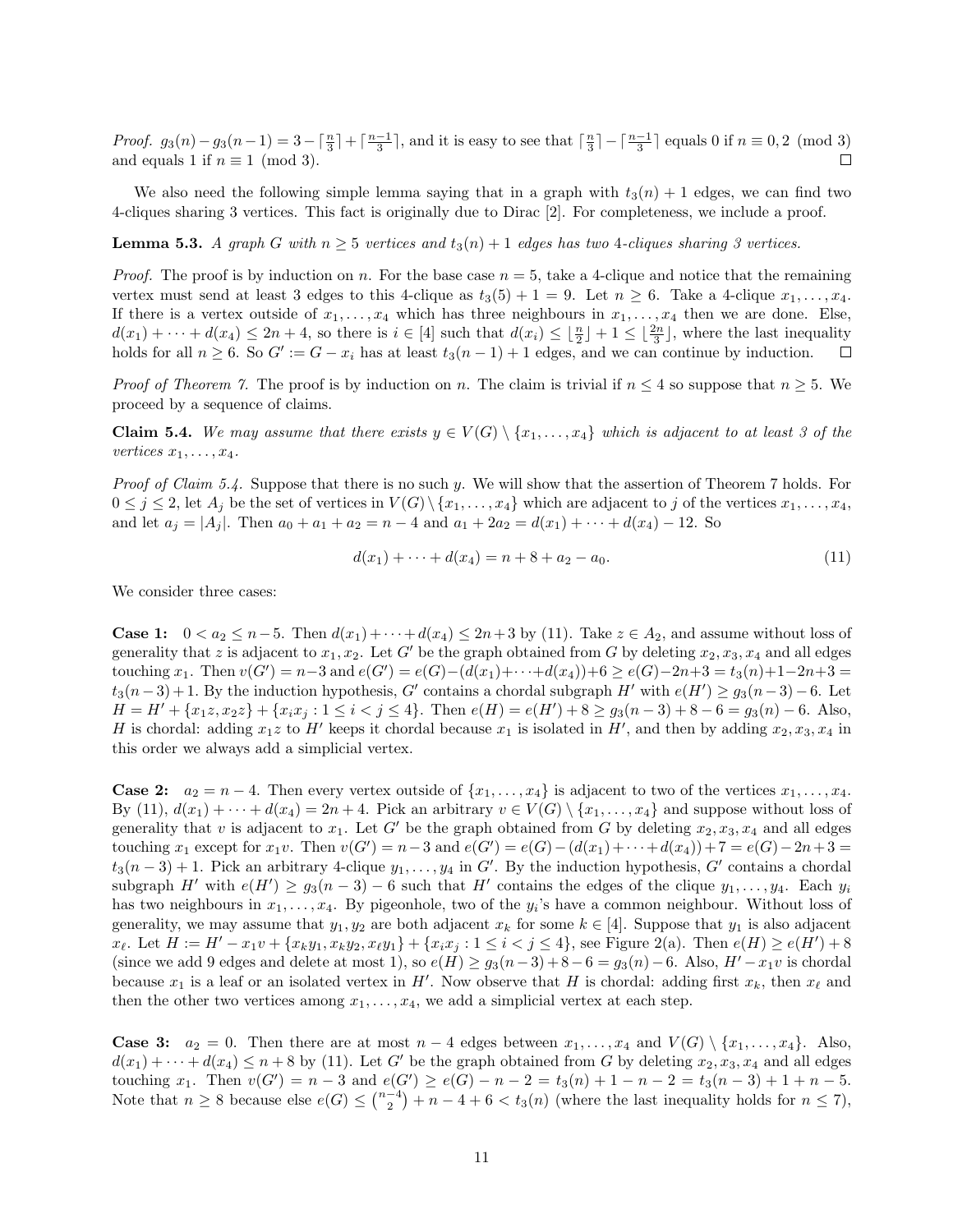a contradiction. So  $v(G') \geq 5$ . By Lemma 5.3, there are distinct  $v_1, v_2, w_1, w_2, w_3 \in V(G')$  such that  $v_i, w_1, w_2, w_3$  is a 4-clique for  $i = 1, 2$ . Let G'' be the graph obtained from G' by deleting all edges touching v<sub>1</sub>. Then  $v(G'') = n-3$  and  $e(G'') \ge e(G') - (n-5)$  because v<sub>1</sub> is not adjacent in G' to  $x_1$  or to itself, leaving  $n-5$  potential neighbours. So  $e(G'') \ge t_3(n-3)+1$ . By the induction hypothesis, G'' contains a chordal subgraph H' with  $e(H') \ge g_3(n-3) - 6$ , such that H' contains the edges of the clique  $v_2, w_1, w_2, w_3$ . Let  $H = H' + \{v_1w_i : 1 \leq i \leq 3\} + \{x_ix_j : 1 \leq i < j \leq 4\}.$  Then  $e(H) = e(H') + 9 \geq g_3(n) - 6$  and it is easy to check that  $H$  is chordal.  $\Box$ 

**Claim 5.5.** We may assume that for every  $i \in [4]$ , the following holds. If  $d(x_i) \geq \lfloor \frac{2n}{3} \rfloor + 1$ , then there is  $y \in V(G) \setminus \{x_1, \ldots, x_4\}$  such that y is adjacent to  $x_i$  and to at least two vertices in  $X \setminus \{x_i\}$ .

*Proof of Claim 5.5.* Without loss of generality,  $i = 1$ . Suppose that  $d(x_1) \geq \lfloor \frac{2n}{3} \rfloor + 1$  but there is no y as above. We will show that the assertion of Theorem 7 holds. For  $0 \leq j \leq 3$ , let  $A_j$  be the set of vertices  $z \in V(G) \setminus \{x_2, x_3, x_4\}$  which are adjacent to exactly j of the vertices  $x_2, x_3, x_4$ , and let  $a_j = |A_j|$ . Note that  $x_1 \in A_3$ . By Claim 5.4, we may assume that there exists  $z \in V(G) \setminus \{x_1, \ldots, x_4\}$  which is adjacent to three of the vertices  $x_1, \ldots, x_4$ . By assumption, these three vertices cannot include  $x_1$ , so we must have  $z \in A_3$ . Hence,  $A_3 \setminus \{x_1\} \neq \emptyset$ .

We have  $a_0 + a_1 + a_2 + a_3 = n - 3$  and  $a_1 + 2a_2 + 3a_3 = d(x_2) + d(x_3) + d(x_4) - 6$ . So  $a_2 + 2a_3 =$  $d(x_2) + d(x_3) + d(x_4) - n - 3 + a_0$ . By assumption, there is no  $y \in V(G) \setminus \{x_1, \ldots, x_4\}$  which is adjacent to  $x_1$  and belongs to  $A_2 \cup A_3$ . Hence,  $d(x_1) \leq n - a_2 - a_3 = 2n - d(x_2) - d(x_3) - d(x_4) + 3 + a_3 - a_0$ . So we get

$$
d(x_1) + \dots + d(x_4) \le 2n + 3 + a_3 - a_0. \tag{12}
$$

Pick a set of edges  $F$  as follows:

- Suppose first that  $a_0 = 0$ . We claim that  $A_1 \cup A_2 \neq \emptyset$ . Indeed, if  $A_1 \cup A_2 = \emptyset$  then  $A_3 = V(G) \setminus$  $\{x_2, x_3, x_4\}$ . But then  $N(x_1) = \{x_2, x_3, x_4\}$  so  $d(x_1) = 3$ . On the other hand,  $d(x_1) \geq \lfloor \frac{2n}{3} \rfloor + 1$  by assumption. So  $\lfloor \frac{2n}{3} \rfloor \leq 2$ , which is false for every  $n \geq 5$ . Now pick an arbitrary  $v \in A_1 \cup A_2$ , and suppose without loss of generality that v is adjacent to  $x_4$ . Take F to be the set of all edges between  $x_4$ and  $N(x_4) \setminus (A_3 \cup \{x_2, x_3, v\})$ . Note that  $|F| = d(x_4) - a_3 - 3$ .
- If  $a_0 \geq 1$  then F is the set of all edges between  $x_4$  and  $N(x_4) \setminus (A_3 \cup \{x_2, x_3\})$ . Then  $|F| = d(x_4) a_3 2$ .

In both cases we have  $|F| \leq d(x_4) - a_3 - 3 + a_0$ . Let G' be the graph obtained from G by deleting  $x_1, x_2, x_3$ and all edges in F. So  $v(G') = n-3$ . To count the deleted edges, note that there are  $d(x_1) + d(x_2) + d(x_3) - 3$ edges touching  $x_1, x_2, x_3$ , and that the edges in F do not touch  $x_1, x_2, x_3$ . So the number of deleted edges is

$$
d(x_1) + d(x_2) + d(x_3) - 3 + |F| \le d(x_1) + \cdots + d(x_4) - a_3 + a_0 - 6 \le 2n - 3,
$$

where the last inequality uses (12). So  $e(G') \ge e(G) - 2n + 3 = t_3(n) + 1 - 2n + 3 = t_3(n-3) + 1$ . By the induction hypothesis, G' contains a chordal subgraph  $H'$  with  $e(H') \ge g_3(n-3) - 6$ . Define a subgraph  $H''$ of  $G'$  as follows:

- If there is  $z \in A_3 \setminus \{x_1\}$  such that  $x_4z \in E(H')$  then  $H'' = H'$ ;
- Else, pick any  $z \in A_3 \setminus \{x_1\}$  and set  $H'' = H' x_4v + x_4z$ .

We claim that  $e(H'') \geq e(H')$ . In the first item this is obvious. Suppose we are in the second item. By the definition of F, every neighbour of  $x_4$  in G' belongs to  $\{v\} \cup A_3 \setminus \{x_1\}$ . Since we are in the second item, the only possible neighbour of  $x_4$  in H' is v. So indeed  $e(H'') \ge e(H')$ . Also, H'' is chordal; in the second case, this is because  $x_4$  is a leaf in both  $H'$  and  $H''$ .

By the definition of H'', there is  $z \in A_3 \setminus \{x_1\}$  such that  $x_4z \in E(H'')$ . Now put  $H = H'' + \{x_2z, x_3z\} +$  ${x_ix_j : 1 \le i < j \le 4}$ , see Figure 2(b). Then  $e(H) = e(H'') + 8 \ge g_3(n-3) + 8 - 6 = g_3(n) - 6$ . Also, H is chordal: adding the vertices  $x_2, x_3, x_1$  in this order, we always add a simplicial vertex. This proves Claim 5.5.

 $\Box$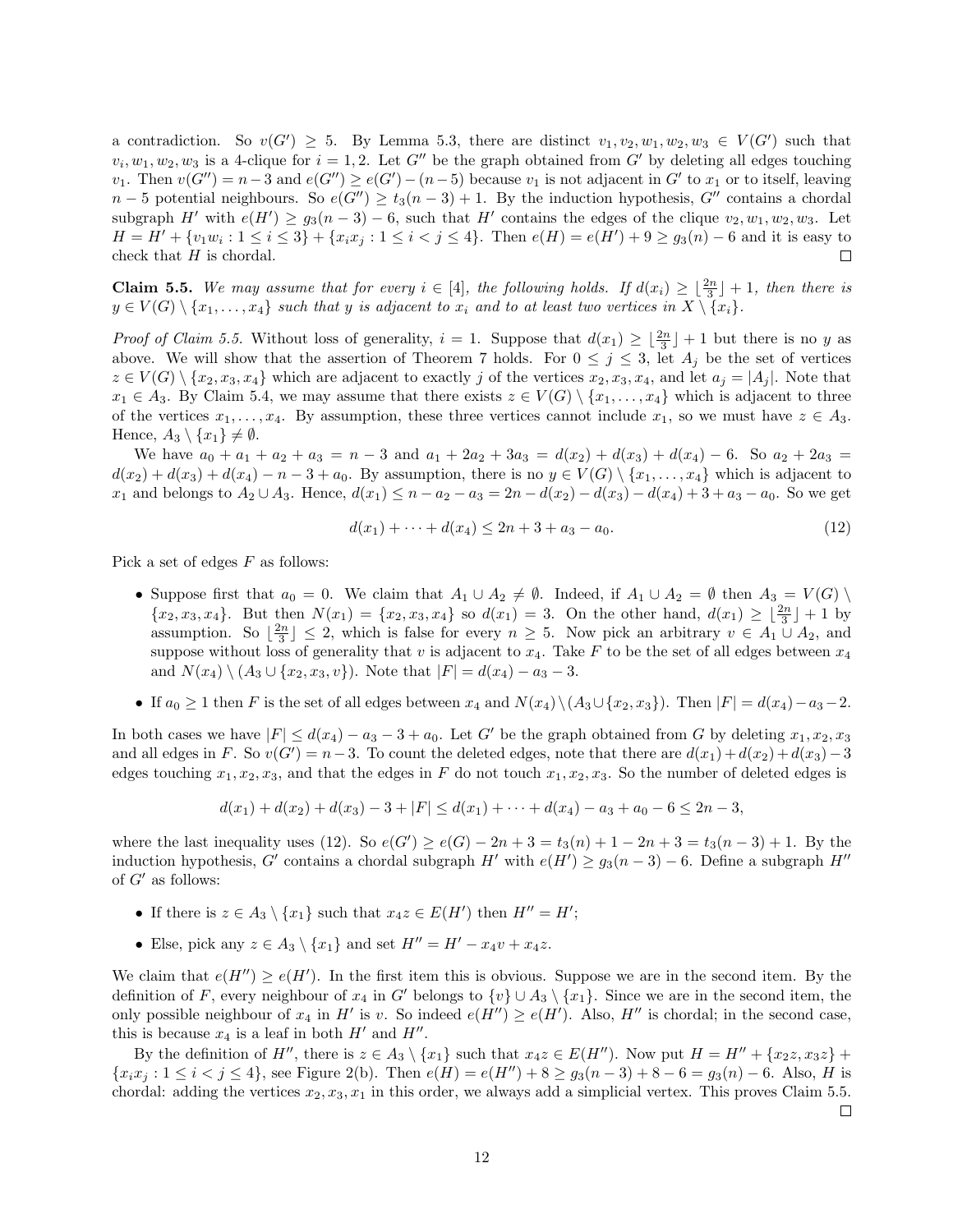

Figure 2: Illustrations to proofs of claims. The red edges are added after applying induction. The dashed edges are deleted.

We now continue with the proof of the theorem. For  $i \in [4]$ , we say that  $x_i$  is *deletable* if  $d(x_i) \leq \lfloor \frac{2n}{3} \rfloor$  and there is  $y \in V(G) \setminus \{x_1, \ldots, x_4\}$  which is adjacent to  $x_j$  for all  $j \in [4] \setminus \{i\}$ .

Claim 5.6. We may assume that there is no deletable  $x_i$ .

*Proof.* Suppose that  $x_i$  is deletable. Without loss of generality, assume that  $i = 1$ . Let  $G' = G - x_1$ . Then  $e(G') = e(G) - d(x_1) \ge t_3(n) + 1 - \lfloor \frac{2n}{3} \rfloor = t_3(n-1) + 1$ . By the induction hypothesis, G' contains a chordal subgraph H' with  $e(H') \ge g_3(n-1) - 6$ , such that H' contains the edges of the clique  $x_2, x_3, x_4, y$ . Take  $H = H' + \{x_1x_2, x_1x_3, x_1x_4\}.$  Then H is chordal and  $e(H) = e(H') + 3 \ge g_3(n-1) + 3 - 6 \ge g_3(n) - 6.$ 

Claim 5.7. We may assume that  $d(x_1) + \cdots + d(x_4) \leq g_3(n) - 1$ .

*Proof.* Else, take H to be the subgraph of G consisting of all edges which touch  $x_1, \ldots, x_4$ . Then H is chordal and  $e(H) = d(x_1) + \cdots + d(x_4) - 6 \ge g_3(n) - 6$ .  $\Box$ 

**Claim 5.8.** We may assume that there is no 5-clique containing  $x_1, \ldots, x_4$ .

*Proof.* Suppose that  $x_1, \ldots, x_4, y$  is a 5-clique. If  $d(x_i) \leq \lfloor \frac{2n}{3} \rfloor$  then  $x_i$  is deletable. Assuming no  $x_i$  is deletable, we have  $d(x_1) + \cdots + d(x_4) \ge 4 \cdot (\lfloor \frac{2n}{3} \rfloor + 1) \ge 2n + \lfloor \frac{2n}{3} \rfloor + 2 = g_3(n)$ , so we are done by Claim 5.7.

**Claim 5.9.** We may assume that for every  $i \in [4]$ ,  $\sum_{j \neq i} d(x_j) \leq 2n$ .

*Proof.* Suppose that  $d(x_1)+d(x_2)+d(x_3) \geq 2n+1$  (the proof for each other i is symmetric). By Claim 5.7, we may assume that  $d(x_4) \leq g_3(n) - 1 - (2n + 1) = n - \lceil \frac{n}{3} \rceil = \lfloor \frac{2n}{3} \rfloor$ . By Claim 5.6, we may assume that  $x_4$  is not deletable. Then  $x_1, x_2, x_3$  have no common neighbour except for  $x_4$ . But as  $d(x_1) + d(x_2) + d(x_3) \ge 2n + 1$ , this means that every vertex in  $V(G) \setminus \{x_1, \ldots, x_4\}$  is adjacent to exactly two of the vertices  $x_1, x_2, x_3$ . Let  $G' = G - \{x_1, \ldots, x_4\}.$  Then  $v(G') = n - 4$  and  $e(G') = e(G) - (d(x_1) + \cdots + d(x_4)) + 6 \ge e(G) - g_3(n) + 7 =$  $t_3(n) + 1 - g_3(n) + 7 = t_3(n-4) + 1$  by Lemma 5.1. Fix an arbitrary 4-clique  $w_1, \ldots, w_4$  in G'. By the induction hypothesis, G' contains a chordal subgraph H' with  $e(H') \geq g_3(n-4) - 6$  such that H' contains the edges of the clique  $w_1, \ldots, w_4$ . Each  $w_i$  is adjacent to two of the vertices  $x_1, x_2, x_3$ . By the pigeonhole principle and by symmetry, we may assume that each of  $w_1, w_2$  is adjacent to  $x_1, x_2$ . Moreover,  $w_3$  must be adjacent to  $x_1$  or  $x_2$ ; say to  $x_1$ . Take  $H = H' + \{x_1w_1, x_1w_2, x_1w_3, x_2w_1, x_2w_2\} + \{x_ix_j : 1 \leq i < j \leq 4\}$ , see Figure 2(c). Then  $e(H) = e(H') + 11 \ge g_3(n-4) + 11 - 6 \ge g_3(n) - 6$ . Also, H is chordal: adding the vertices  $x_1, x_2, x_3, x_4$  in this order, we always add a simplicial vertex. This proves Claim 5.9.  $\Box$ 

By Claim 5.4, we may assume that there is  $y_0 \in V(G) \setminus \{x_1, \ldots, x_4\}$  which is adjacent to at least 3 of the vertices  $x_1, \ldots, x_4$ ; say to  $x_2, x_3, x_4$ . By Claim 5.6, we may assume that  $x_i$  is not deletable for any  $i \in [4]$ . Since  $x_1$  is not deletable,  $d(x_1) \geq \lfloor \frac{2n}{3} \rfloor + 1$ . By Claim 5.5, there is  $z_0 \in V(G) \setminus \{x_1, \ldots, x_4\}$  which is adjacent to  $x_1$  and to at least two of the vertices  $x_2, x_3, x_4$ ; without loss of generality,  $z_0$  is adjacent to  $x_3, x_4$ . Since  $x_2$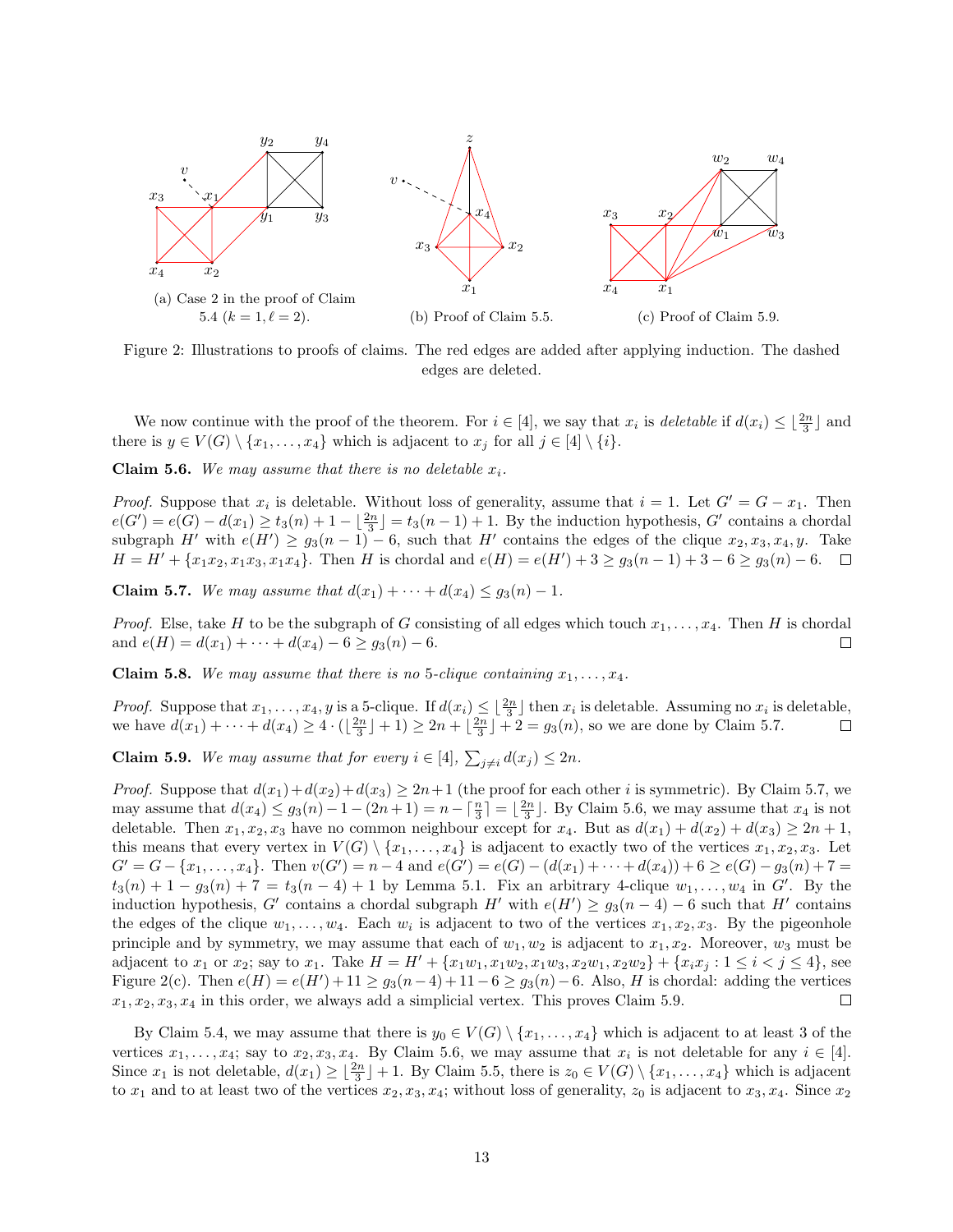

Figure 3: Applying induction after deleting certain vertices. The added edges are red.

is not deletable, we have  $d(x_2) \geq \lfloor \frac{2n}{3} \rfloor + 1$ . Also, we may assume that  $y_0 \neq z_0$  because else we would have a 5-clique containing  $x_1, \ldots, x_4$ .

**Claim 5.10.** We may assume that  $d(x_i) \leq \left\lfloor \frac{2n}{3} \right\rfloor$  for each  $i = 3, 4$ .

*Proof.* By Claim 5.9, we may assume that  $d(x_i) \leq 2n - d(x_1) - d(x_2) \leq 2n - 2 \cdot (\lfloor \frac{2n}{3} \rfloor + 1) \leq \lfloor \frac{2n}{3} \rfloor$ .  $\Box$ 

If  $d(y_0) \leq \lfloor \frac{2n}{3} \rfloor$  then we can delete  $y_0$ , apply induction to the remaining graph to find a chordal subgraph H' with at least  $g_3(n-1) - 6$  edges which contains the edges of the clique  $x_1, \ldots, x_4$ , and then add the edges  $x_2y_0, x_3y_0, x_4y_0$  to H' to conclude the proof. So suppose that  $d(y_0) \geq \lfloor \frac{2n}{3} \rfloor + 1$ . Let  $v \notin \{x_3, x_4\}$  be a common neighbour of  $x_2$  and  $y_0$ . Such a vertex v exists because  $d(x_2) + d(y_0) \geq 2 \cdot (\lfloor \frac{2n}{3} \rfloor + 1) \geq n + 3$ , where the last inequality holds for every  $n \geq 5$ . Note that  $v \neq x_1$  because  $x_1$  is not adjacent to  $y_0$ , as otherwise  $x_1, \ldots, x_4, y_0$ would be a 5-clique. Similarly,  $v \neq z_0$  because v is adjacent to  $x_2$  and  $z_0$  is adjacent to  $x_1, x_3, x_4$  (so otherwise  $x_1, \ldots, x_4, z_0$  would be a 5-clique).

Suppose first that  $x_2, y_0, v$  have no common neighbour. Then  $d(x_2) + d(y_0) + d(v) \leq 2n$ . Let  $G' =$  $G - \{x_2, y_0, v\}$ . Then  $e(G') = e(G) - d(x_2) - d(y_0) - d(v) + 3 \ge t_3(n) + 1 - 2n + 3 = t_3(n-3) + 1$ . By the induction hypothesis, G' contains a chordal subgraph H' with  $e(H') \ge g_3(n-3) - 6$  such that H' contains the edges of the clique  $x_1, x_3, x_4, z_0$ . Take  $H = H' + \{x_2x_1, x_2x_3, x_2x_4, y_0x_2, y_0x_3, y_0x_4, vx_2, vy_0\}$ , see Figure 3(a). Then  $e(H) = e(H') + 8 \ge g_3(n-3) + 8 - 6 = g_3(n) - 6$ . Also, H is chordal: adding the vertices  $x_2, y_0, v_0$ in this order, we always add a simplicial vertex.

Suppose now that  $x_2, y_0, v$  have a common neighbour w. First, suppose that  $w \in \{x_3, x_4\}$ , say  $w = x_3$ . Let  $G' = G - \{x_1, x_4\}$ . We have  $d(x_1) + d(x_4) \leq 2n - d(x_2) \leq 2n - \lfloor \frac{2n}{3} \rfloor - 1 \leq \lfloor \frac{4n}{3} \rfloor$ , where the first inequality is by Claim 5.9. So  $e(G') = e(G) - d(x_1) - d(x_4) + 1 \ge t_3(n) + 1 - \lfloor \frac{4n}{3} \rfloor + 1 = t_3(n-2) + 1$ . By the induction hypothesis, G' has a chordal subgraph H' with  $e(H') \ge g_3(n-2) - 6$  such that H' contains the edges of the clique  $x_2, y_0, v, x_3$ . Take  $H = H' + \{x_4x_2, x_4x_3, x_4y_0, x_1x_2, x_1x_3, x_1x_4\}$ , see Figure 3(b). Then  $e(H) = e(H') + 6 \ge g_3(n-2) + 6 - 6 \ge g_3(n) - 6$ . Also, H is chordal: adding  $x_4$  and then  $x_1$ , we always add a simplicial vertex. Now suppose that  $w \notin \{x_3, x_4\}$ . Let  $G' = G - \{x_1, x_3, x_4\}$ . By Claims 5.9 and 5.10 we have  $d(x_1) + d(x_3) \le 2n - d(x_2) \le \frac{4n}{3}$  and  $d(x_4) \le \frac{2n}{3}$ , so  $d(x_1) + d(x_3) + d(x_4) \le 2n$ . Hence,  $e(G') = e(G) - d(x_1) - d(x_3) - d(x_4) + 3 \ge t_3(n) + 1 - 2n + 3 = t_3(n-3) + 1$ . By the induction hypothesis, G' has a chordal subgraph H' with  $e(H') \ge g_3(n-3) - 6$  such that H' contains the edges of the clique  $x_2, y_0, v, w$ . Now take  $H = H' + \{x_3y_0, x_4y_0\} + \{x_ix_j : 1 \le i < j \le 4\}$ , see Figure 3(c). Then  $e(H) = e(H') + 8 \ge g_3(n-3) + 8 - 6 = g_3(n) - 6$ . Also, H is chordal: adding the vertices  $x_3, x_4, x_1$  in this order, we always add a simplicial vertex. This completes the proof of the theorem.  $\Box$ 

## 6 Concluding remarks

In this paper we study the maximal value  $f(n, m)$  such that every graph with n vertices and m edges has a chordal subgraph with at least  $f(n, m)$  edges. We determine this function asymptotically for all m and exactly